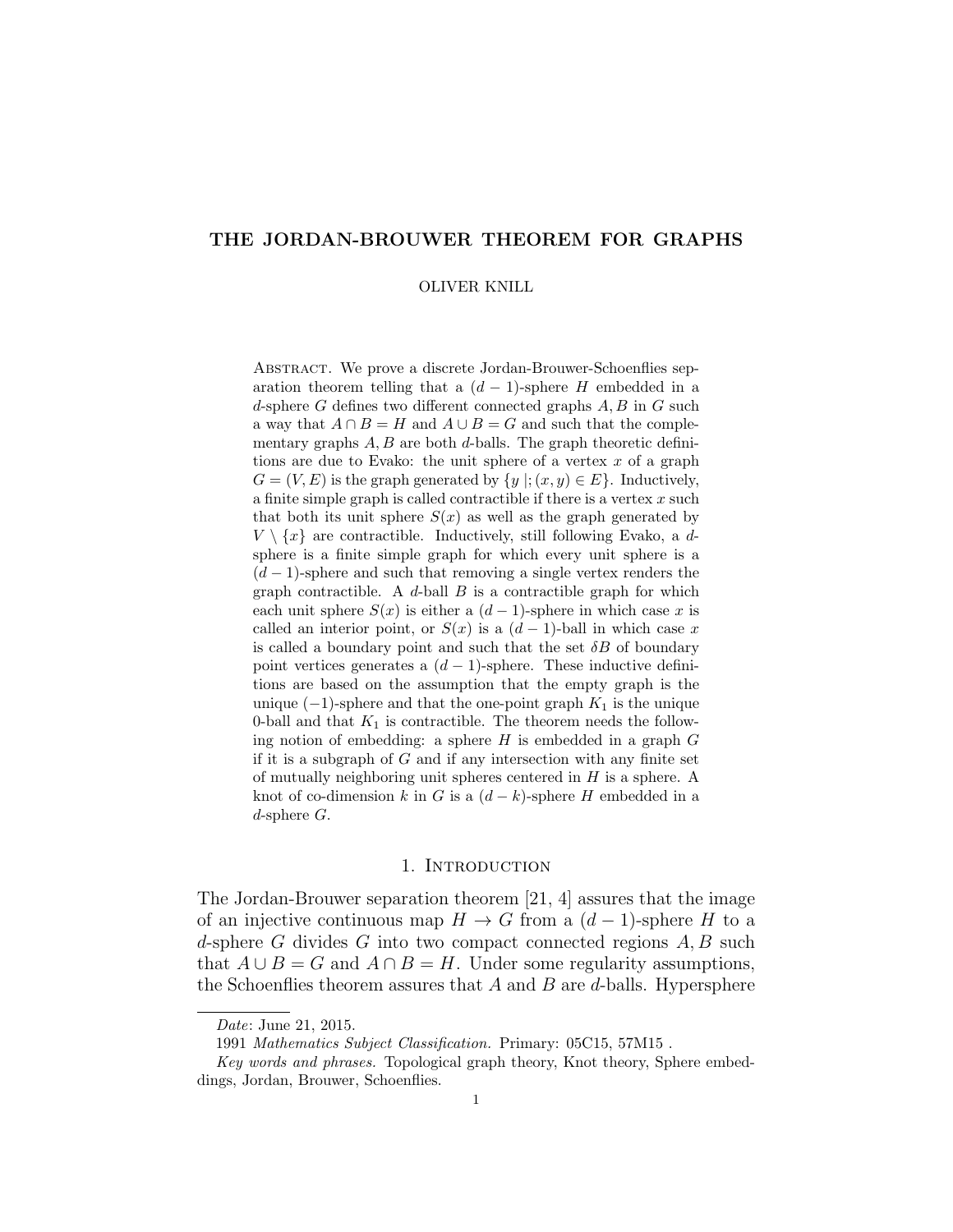embeddings belong to knot theory, the theory of embedding spheres in other spheres, and more generally to manifold embedding theory [9]. While H is compact and homeomorphic to the standard sphere in  $\mathbb{R}^d$ , already a 1-dimensional Jordan curve  $H \subset \mathbb{R}^2$  can be complicated, as artwork in [41] or Osgood's construction of a Jordan curve of positive area [40] illustrate. The topology and regularity of the spheres as well as the dimension assumptions matter: the result obviously does not hold for surfaces  $G$  of positive genus. For codimension 2 knots  $H$  in a 3-sphere G, the complement is connected but not simply connected. Alexander [2] gave the first example of a topological embedding of  $S<sup>2</sup>$ into  $S<sup>3</sup>$  for which one domain A is simply connected while the other B is not. With more regularity of  $H$ , the Mazur-Morse-Brown theorem [36, 38, 5] assures that the complementary domains  $A, B$  are homeomorphic to Euclidean unit balls if the embedding of  $H$  is locally flat, a case which holds if  $H$  is a smooth submanifold of  $G$  diffeomorphic to a sphere. In the smooth case, all dimensions except  $d = 4$  are settled: one does not know whether there are smooth embeddings of  $S<sup>3</sup>$ into  $S<sup>4</sup>$  such that one of the domains is a 4-ball homeomorphic but not diffeomorphic to the Euclidean unit ball. Related to this open Schoenflies problem is the open smooth Poincaré problem, which asks whether there are is a smooth 4-sphere homeomorphic but not diffeomorphic to the standard 4-sphere. If the smooth Poincaré conjecture turns out to be true and no exotic smooth 4-spheres exist, then also the Schoenflies conjecture would hold (a remark attributed in [6] to Friedman) as a Schoenflies counter example with an exotic 4-ball would lead to an exotic 4-sphere, a counter example to smooth Poincaré.

Even in the particular case of Jordan, various proof techniques are known. Jordan's proof in [21] was unjustly discredited at first [24] but rehabilitated in [17]. The Schoenflies theme is introduced in [42, 43, 44, 45. Brouwer [4] proves the higher dimensional theorem using  $p$ dimensional "nets" defined in Euclidean space. His argument is similar to Jordan's proof for  $d = 2$  using an intersection number is what we will follow here. The theorem was used by Veblen [48] to illustrate geometry he developed while writing his thesis advised by Eliakim Moore. The Jordan curve case  $d = 2$  has become a test case for fully automated proof verifications. Its deepness in the case  $d = 2$  can be measured by the fact that "4000 instructions to the computer generate the proof of the Jordan curve theorem" [16]. There are various proofs known of the Jordan-Brouwer theorem: it has been reduced to the Brouwer fixed point theorem [35], proven using nonstandard analysis [39] or dealt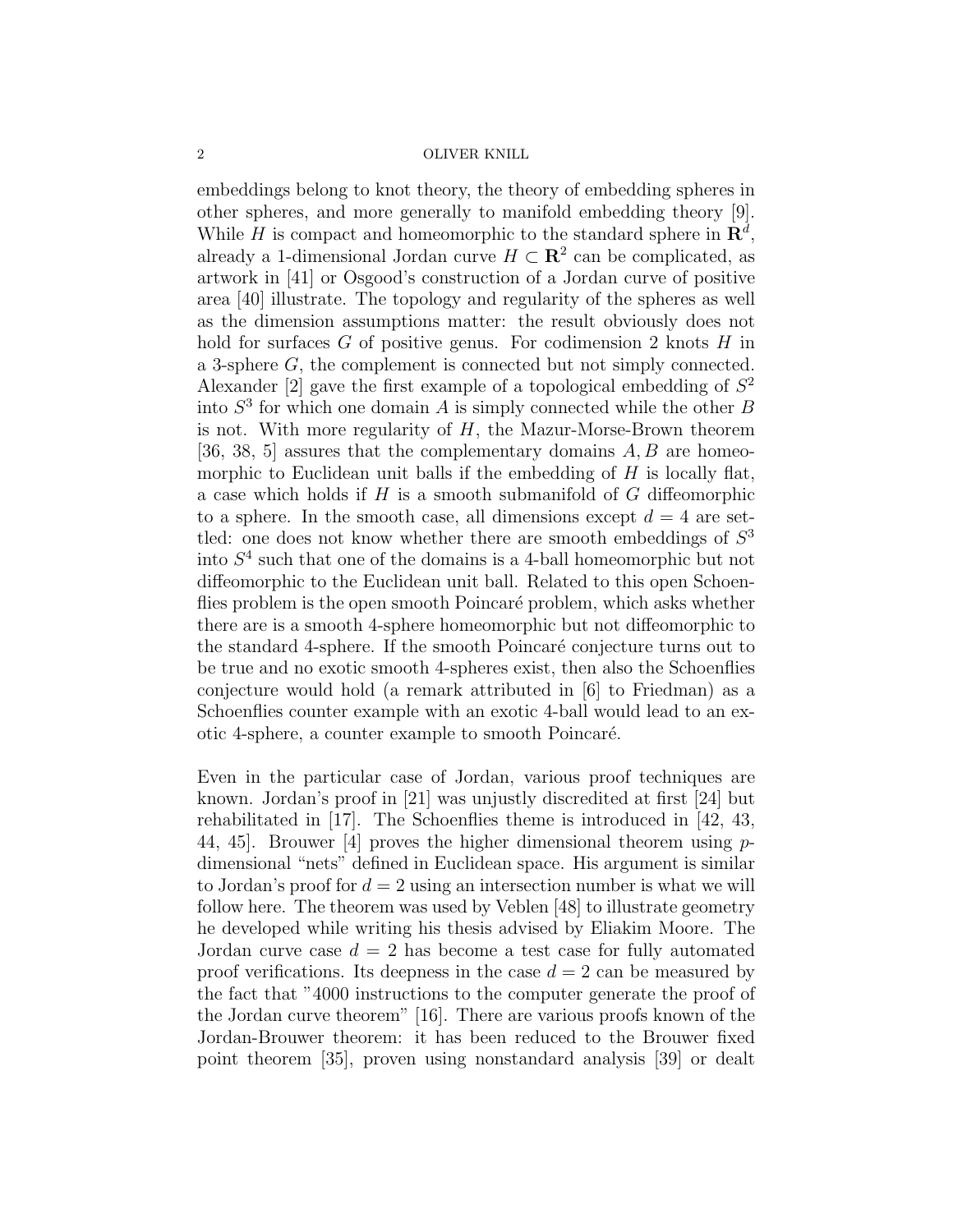with using tools from complex analysis [10]. Alexander [1] already used tools from algebraic topology and studied the cohomology of the complementary domains when dealing with embeddings of with finite cellular chains. In some sense, we follow here Alexander's take on the theorem, but in the language of graph theory, language formed by A.V. Evako in [19, 11] in the context of molecular spaces and digital topology. It is also influenced by discrete Morse theory [13, 14].

When translating the theorem to the discrete, one has to specify what a "sphere" and what an "embedding" of a sphere in an other sphere is in graph theory. We also need notions of "intersection numbers" of complementary spheres as well as workable notions of "homotopy deformations" of spheres within an other sphere. Once the definitions are in place, the proof can be done by induction with respect to the dimension d. Intersection numbers and the triviality of the fundamental group allow to show that the two components in the  $(d-1)$ -dimensional unit sphere of a vertex  $x \in H \subset G$  lifts to two components in the ddimensional case: to prove that there are two complementary components one has to verify that the intersection number of a closed curve with the  $(d-1)$ -sphere H is even. This implies that if a curve from a point in  $A$  to  $B$  in the smaller dimensional case with intersection number 1 is complemented to become a closed curve in  $G$ , also the new connection from  $A$  to  $B$  has an odd intersection number, preventing the two regions to be the same. The discrete notions are close to the "parity functions" used by Jordan explained in [17]. Having established that the complement of  $H$  has exactly two components  $A, B$ , a homotopy deformation of  $H$  to a simplex in  $A$  or to a simplex  $B$  will establish the Schoenflies statement that  $A, B$  are d-balls. We will have to describe the homotopy on the simplex level to regularizes things. The Jordan-Schoenflies theme is here used as a test bed for definitions in graph theory. Indeed, we rely on ideas from [31, 33].

Lets look at the Jordan case, an embedding of a circle in a 2-sphere. A naive version of a discrete Jordan theorem is the statement that a "simple closed curve in a discrete sphere divides the complement into two regions". As illustrated in Figure (1), this only holds with a grain of salt. Take the octahedron graph G and a closed Hamiltonian path which visits all vertices, leaving no complement. It is even possible for any  $m \geq 0$  to construct a discrete sphere G and a curve H in G such that the complement has  $m$  components as the curve can bubble off regions by coming close to itself without intersecting itself but still dividing up a disk from the rest of the sphere. As usual with failures of discrete versions of continuum results, the culprit is the definition,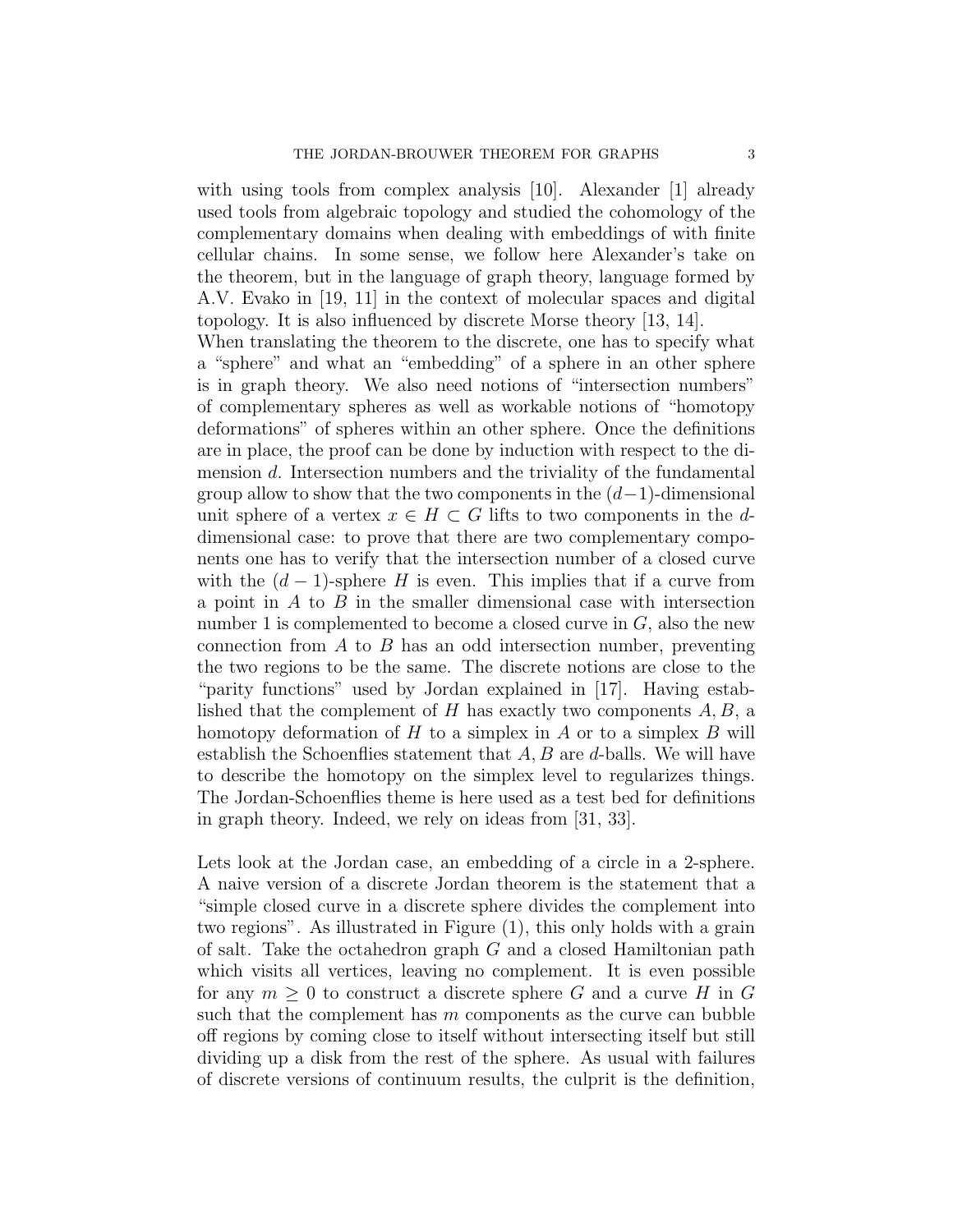

FIGURE 1. We see a homotopy deformation of an embedded  $C_4$  graph  $H_1$  in an octahedron G to a Hamiltonian path  $H_2$  of length 6 in the 2-sphere G. The initial curve  $H_1$  divides the octahedron into two complementary wheel graph domains  $A, B$ . After two steps, the deformed  $H_2$  is no more an embedding as its closure is G. The deformations are obtained by taking a triangle t containing an edge of H and forming  $H \to H\Delta t$ . In the lower row, we see the situation on the simplex level, where the octahedron G has become the Catalan solid  $G_1$  and the deformed spheres remain sphere embeddings. While our theorem will be formulated for embedded spheres in  $G$ , the proof of the Schoenflies case requires the ability to perform homotopy deformations and have a picture in which spheres remain embedded. The complementary domains A, B in the lower case are 2 balls: 9 interior vertices representing 4 triangles, 4 edges and the vertex of each pyramid at first. After the deformation there are 7 interior vertices representing the 4 triangles and 3 edges of the domain. On the simplex level the deformation steps are done using unit balls at vertices belonging to original triangles.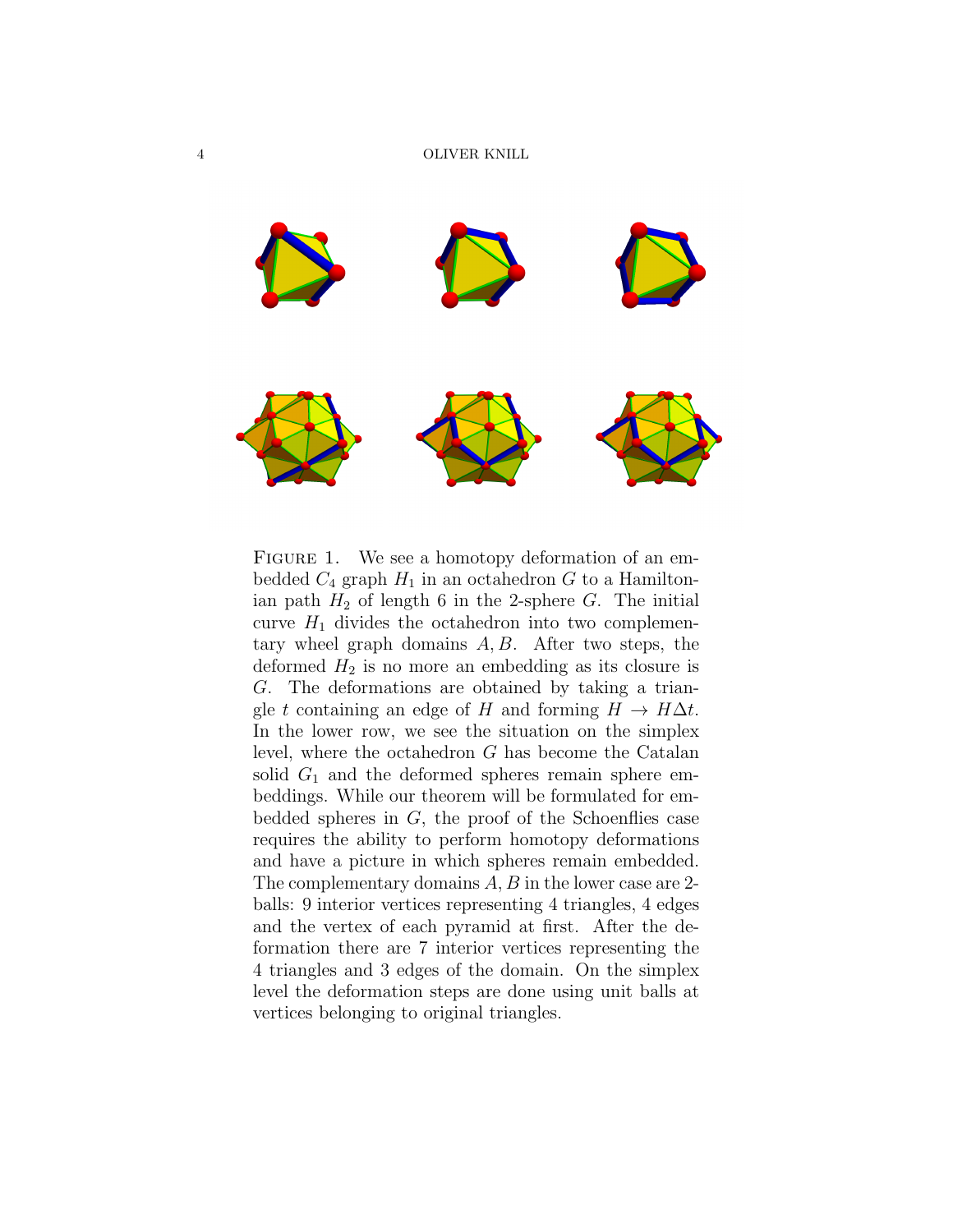in this case, it is the definition of an "embedding". The example of a Hamiltonian path is more like a discrete Peano curve in the continuum as it visits all vertices but without hitting all directions or area forms of the plane. We need to make sure that also the closure of the embedding is the same curve. In the graph theoretical case, we ask that the graph generated in  $G$  by the vertex set of  $H$  is still a sphere. For curves in a 2-sphere for example we have to ask that the embedded curve features no triples of vertices forming a triangle in G. There is an other reinterpretation to make the theorem true for simple closed curves as we will see in the proof: there is a regularized picture on the simplex level, where two complementary domains always exist. We need the simplex regularization because embeddings do not play well with deformations: When making homotopy deformation steps, we in general lose the property of having an embedded sphere. Already in discrete planar geometry, where we work in the flat 2-dimensional hexagonal lattice [27] one has to invoke rather subtle definitions to get conditions which make things work. Discrete topological properties very much depend on the definitions used. It would be possible to build a homotopy deformation process which honors the embeddability, but it could be complicated. The construction of a graph product [33] provided us with an elegant resolution of the problem: we can watch the deformation of an "enhanced embedding"  $H_1$  in  $G_1$ , where  $H_1$  is the graph obtained from  $H$  by taking all the complete subgraphs of  $H$  as vertices and connecting two of them if one is a subgraph of the other. It turns out that even if H is only a subgraph of G, the graph  $H_1$  is an embedding of  $G_1$ . This holds in particular if H is a Hamiltonian path in  $G$ , the closure of  $H_1$ , the graph generated by the vertex set of  $H_1$  remains geometric in  $G_1$ . The Cartesian product [33] allows also to look at homotopy groups geometrically: a deformation of a curve in a 2-sphere G for example is now described as a geometric surface in the 3-dimensional solid cylinder  $G \times L_n$ , where  $L_n$  is the 1-dimensional line graph with *n* vertices and  $(n-1)$  edges. This is now close to the definition of homotopy of a curve using a function  $F(t, s)$  in two variables so that  $F(t, 0)$  is the first curve and  $F(t, 1)$  the second.

This paper is not the first take on a discrete Jordan theorem as various translations of the Jordan theorem have been constructed to the discrete. They are all different from what we do here: [8] uses notions of discrete geometry, [18] looks at Jordan surfaces in the geometry of digital spaces, [12] proves a Jordan-Brouwer result in the discrete lattice  $Z^d$ , [47] extends a result of Steinhaus on a  $m \times n$  checkerboard  $G$ , a minimal king-path  $H$  connecting two not rook-adjacent elements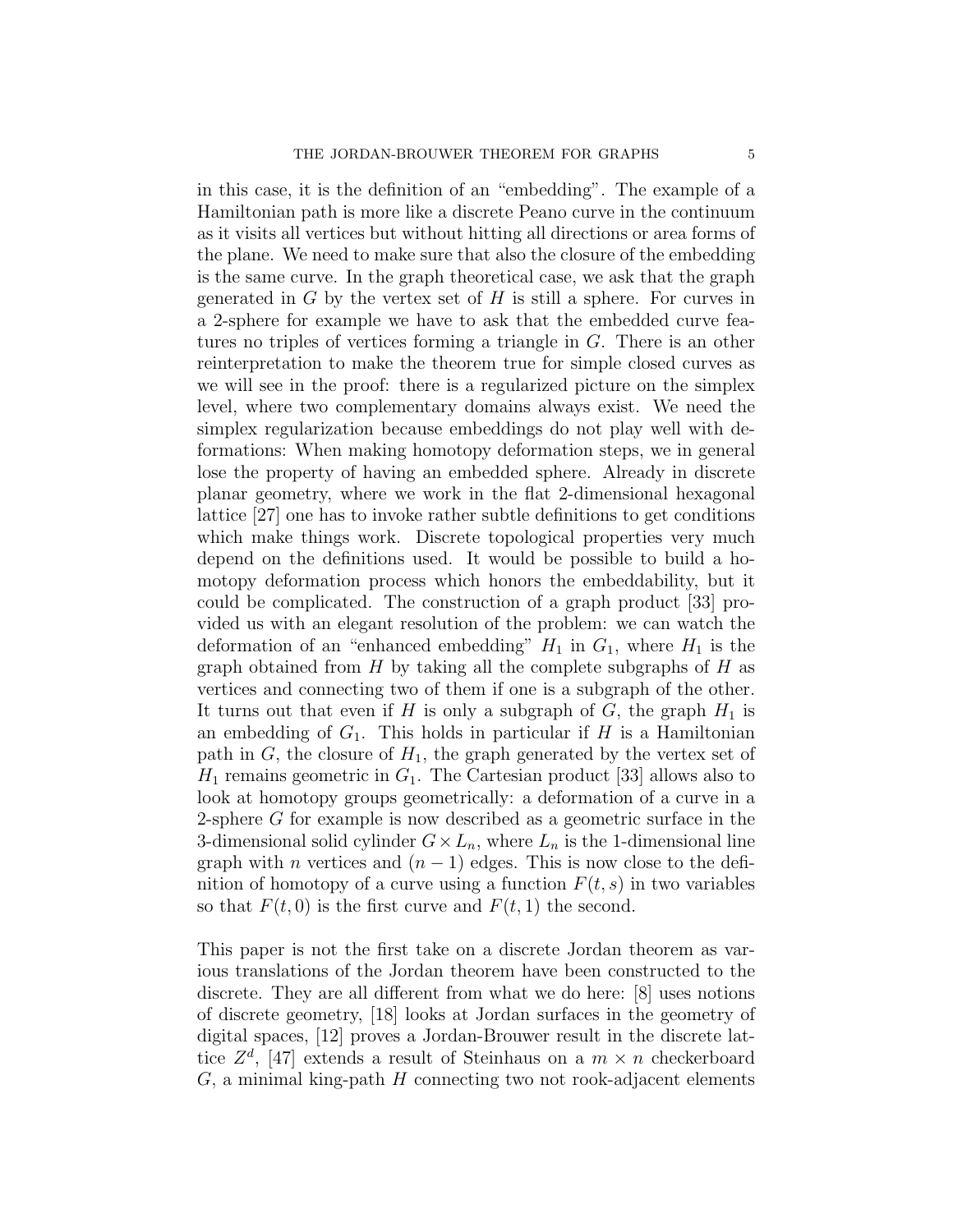of the boundary divides G into two components. A variant of this on a hexagonal board [15] uses such a result to prove the Brouwer fixed point theorem in two dimensions. [49] deals more generally with graphs which can have multiple connections. The result essentially establishes what we do in the special case  $d = 2$ . [46] looks at two theorems in  $L \times L$  or  $L \times L$ , where  $\times$  is the usual Cartesian product and  $\star$  the tight product. In both cases, the complement of C has exactly two path components. The paper [34] deals with graphs, for which every unit sphere  $S(x)$  is a Hamiltonian graph. Also here, a closed simple path  $C$  in a connected planar graph  $G$  divides the complement into exactly two components. [49] deals with graphs which can have multiple connections. On 2-spheres, it resembles the Jordan case  $d = 2$  covered here as a special case.

The main theorems given here could readily be derived from the continuum by building a smooth manifold from a graph, and then use the Jordan-Brouwer-Schoenflies rsp. Mazur-Morse-Brown theorem. The approach however is different as no continuum is involved: all definitions and steps are combinatorial and self-contained and could be accepted by a mathematician avoiding axioms invoking infinity. Sometimes, constructabily can be a goal [3]. New is that we can prove Jordan-Brouwer-Schoenflies entirely within graph theory using a general inductive graph theoretical notion of "sphere" [11]. Papers of Jordan, Brouwer or Alexander show that the proofs in the continuum often deal with a combinatorial part only and then use an approximation argument to get the general case. As the Alexander horned sphere, the open Schoenfliess conjecture or questions about triangulations related to the Hauptvermutung show, the approximation part can be difficult within topology and we don't go into it. Our proof remains discrete but essentially follows the arguments from the continuum by defining intersection numbers and use induction with respect to dimension. The induction proof is possible because of the recursive definition of spheres and seems not have been used in the continuum, nor in discrete geometry or graph theory. But what really makes the theorem go, is to watch the story on the simplex level, where geometric graphs G remain geometric and where sub-spheres  $H$  of  $G$  can be watched as embedded spheres  $H_1$  in  $G_1$ . The step  $G \to G_1$  can be used in the theory of triangulations because it has a "regularizing effect". Given a triangulation G described as a graph, the new triangulation  $G_1$  has nicer properties like that the unit sphere of a point is now a graph theoretically defined sphere.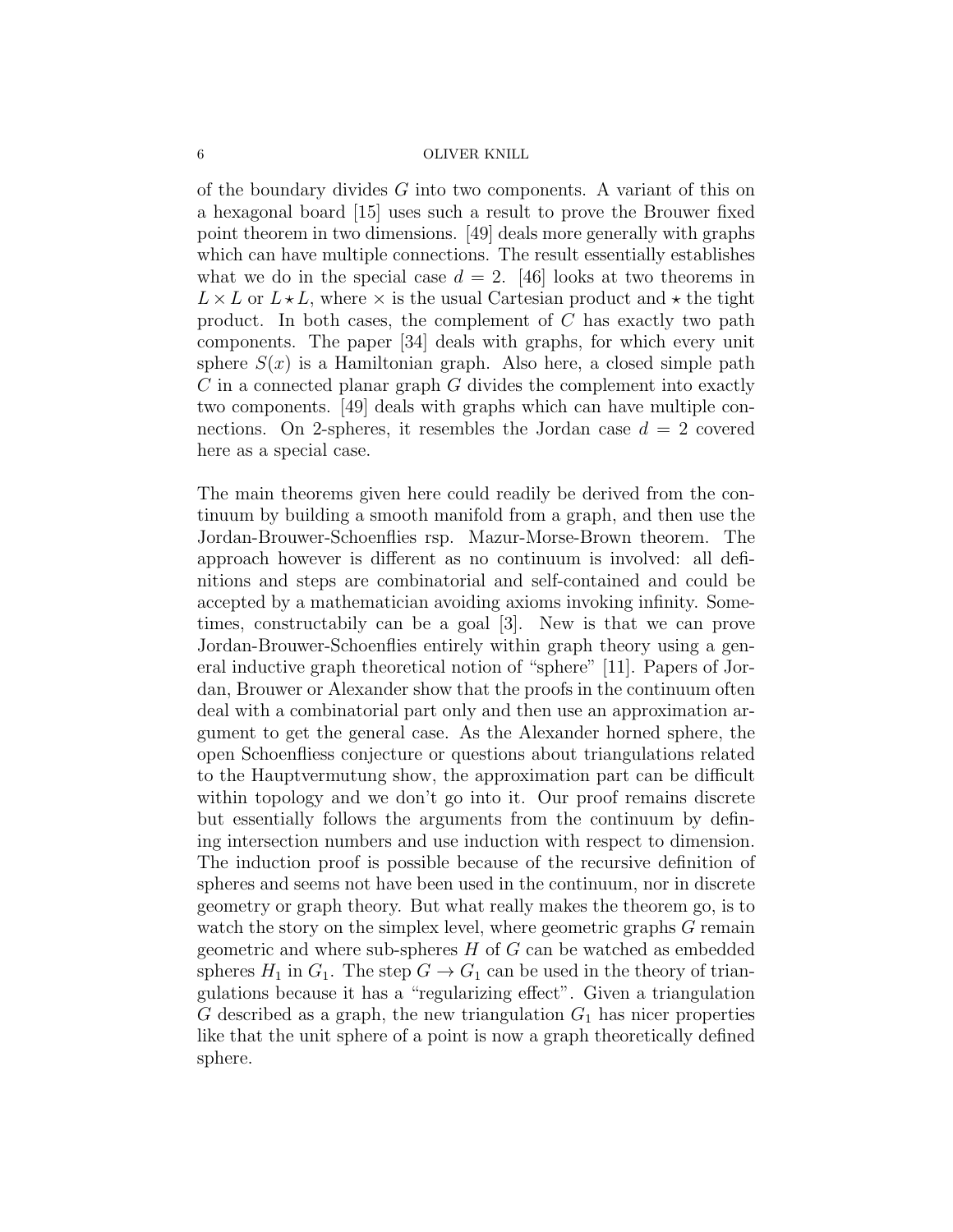### 2. DEFINITIONS

**Definition 1.** A subset W of the vertex set  $V = V(G)$  of a graph G **generates** a subgraph  $(W, F)$  of G, where F is defined as the subset  $\{(a, b) \in E \mid a \in W, b \in W \}$  of the edge set of E. The unit sphere  $S(x)$  of a vertex x in a graph is the subgraph of G generated by all neighboring vertices of x. The **unit ball**  $B(x)$  is the subgraph of G generated by the union of  $\{x\}$  and the vertex set of the unit sphere  $S(x)$ .

If H is a subgraph of G, one can think of the graph generated by  $H$ within G as a "closure" of H within G. It is in general larger than  $H$ . For example, the closure of the line graph  $H = ((a, b, c), (a, b), b, c))$ within the complete graph G with vertex set  $V = \{a, b, c\}$  is equal to G.

Definition 2. Starting with the assumption that the one point graph  $K_1$  is contractible, recursively define a finite simple graph  $G = (G, V)$ to be **contractible** if it contains a vertex x such that its unit sphere  $S(x)$  as well as the graph generated by  $V \setminus \{x\}$  are both contractible.

**Definition 3.** A complete subgraph  $K_{k+1}$  of G will also be denoted k-dimensional simplex. If  $v_k(G)$  is the set of k-dimensional sim- $\sum_{k=0} (-1)^k v_k(G).$ plices in G, then the **Euler characteristic** of G is defined as  $\chi(G)$  =

# Examples.

1) The Euler characteristic of a contractible graph is always 1 as removing one vertex does not change it. One can use that  $\chi(A \cap B) =$  $\chi(A) + \chi(B) - \chi(A \cap B)$  and use inductively the assumption that unit balls as well as the spheres  $S(x)$  in a reduction are both contractible. 2) Also by induction, using that a unit sphere of a d-sphere is  $(d-1)$ sphere, one verified that  $\chi(G) = 1 + (-1)^d$  for a d-sphere. This holds also in the case  $d = -1$  as the Euler characteristic of the empty graph is 0. The Euler characteristic of an octahedron for example is  $6 - 12 + 8 = 2$  as there are 6 vertices, 12 edges and 8 triangles. The cube graph G is not a sphere as the unit sphere at each vertex is  $P_3$ . Its Euler characteristic is  $8-12=-4$ . G is a sphere with 6 holes punched in, leaving only a 1-dimensional skeleton. A 2-dimensional cube can be constructed as the boundary  $\delta B$  of the solid cube  $B = L_2 \times L_2 \times L_2$ defined in [33].

**Definition 4.** Removing a vertex x from G for which  $S(x)$  is contractible is called a homotopy reduction step. The inverse operation of performing a suspension over a contractible subgraph  $H$  of  $G$  by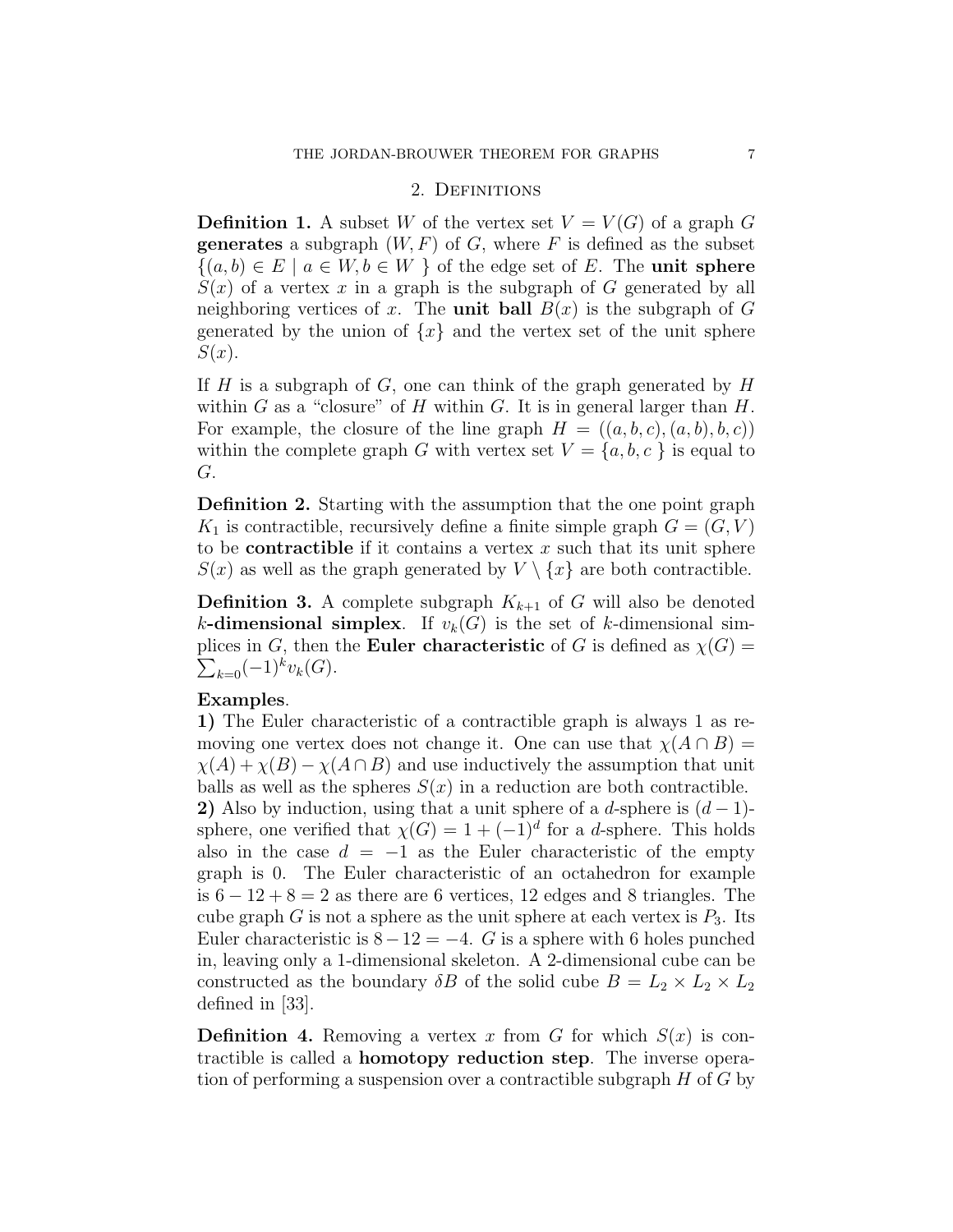adding a new vertex x and connecting x to all the vertices in  $H$  is called a homotopy extension step. A finite composition of reduction or extension steps is called a homotopy deformation of the graph G.

## Remarks.

1) Since simple homotopy steps removing or adding vertices with contractible  $S(x)$  do not change the Euler characteristic, it is a function on the homotopy classes [19]. If we add a vertex for which  $S(x)$  is not contractible, we add a vertex with index  $1 - \chi(S(x))$  which is a Poincaré-Hopf index [28]. Given a function on the vertex set giving an ordering on the build up of the graph one gets the Poincaré-Hopf theorem.

2) Examples like the Bing house or the Dunce hat show that homotopic to a one-point graph  $K_1$  is not equivalent to contractible: some graphs might have to be expanded first before being contractible. This is relevant in Lusternik-Schnirelmann category [22].

3) The discrete notion of homotopy builds an equivalence relation on graphs in the same way homotopy does in the continuum. The problem of classifying homotopy types can not be refined as one can ask how many types there are on graphs with  $n$  vertices.

4) The discrete deformation steps were put forward by Whitehead [50] in the context of cellular complexes. The graph version is due to [19] and was simplified in [7].

5) The definition of d-spheres and d-balls is inductive. Introduced in [30, 32] we were puzzled then why this natural setup has not appeared before. But it actually has, in the context of digital topology [12] going back to [11] and we should call such spheres Evako spheres. Alexander Evako is a name shortcut for Alexander Ivashchenko who also introduced homotopy to graph theory and also as I only learned now while reviewing his work found in [20] a similar higher dimensional Gauss-Bonnet-Chern theorem [26] in graph theory.

Definition 5. The induction starts with the assumption that the empty graph is the only  $(-1)$ -sphere and that the graph  $K_1$  is the only 0-ball. A graph is called a **d-sphere**, if all its unit spheres  $S(x)$  are  $(d-1)$ spheres and if there exists a vertex  $x \in V$  such that the graph generated by  $V \setminus \{x\}$  is contractible. A contractible graph G is called a d-ball, if one can partition its vertex set V into two sets  $\text{int}(V) = \{x \in V \mid S(x)$ is a  $(d-1)$  sphere } and  $\delta(V) = \{x \in V \mid S(x)$  is a  $(d-1)$ -ball } such that  $\delta V$  generates a  $(d-1)$ -sphere called  $\delta G$ , the **boundary of** G.

By induction,  $\chi(G) = 1 + (-1)^d$  if G is a d-sphere and  $\chi(G) = 1$  if G is a d-ball.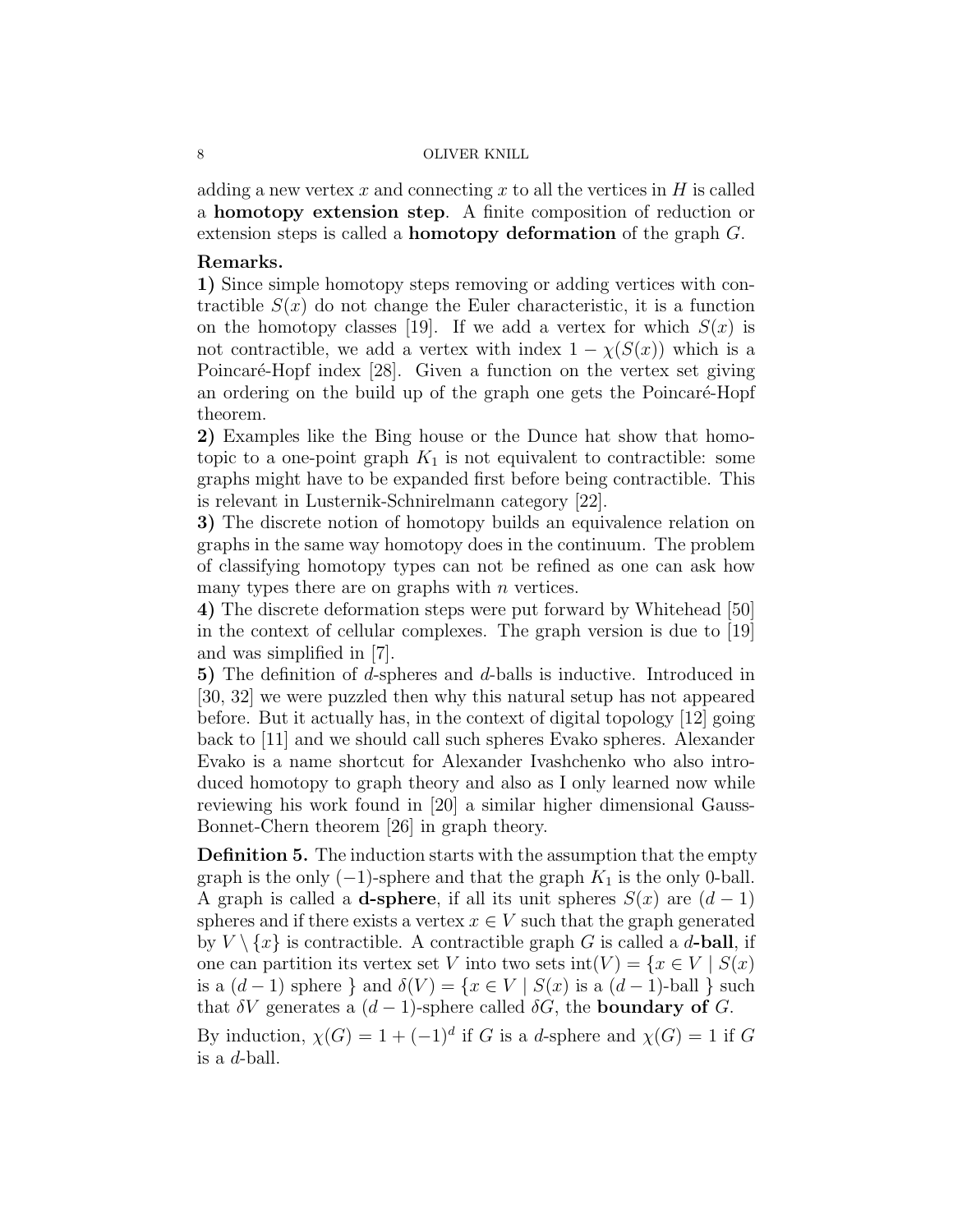## Examples.

1) The boundary sphere of the 0-ball  $K_1$  is the (-1) sphere  $\emptyset$ , the empty graph.

2) The boundary sphere of the line graph  $L_n$  with  $n > 2$  vertices, is the 0-sphere  $P_2$ . Line graphs are 1-balls.

3) The boundary sphere of the wheel graph  $W_n$  with  $n \geq 4$  is the circular graph  $C_n$ . The wheel graph is an example of a 2-ball and  $C_n$ is an example a 1-sphere.

4) The boundary sphere of the 3-ball obtained by making a suspension of a point with the octahedron is the octahedron itself.

5) We defined in [32] Platonic spheres as d-spheres for which all unit spheres are Platonic (d−1)-spheres. The discrete Gauss-Bonnet-Chern theorem [26] easily allows a classification: all 1-dimensional spheres  $C_n, n > 3$  are Platonic for  $d = 1$ , the Octahedron and Icosahedron are the two Platonic 2-spheres, the sixteen and six-hundred cells are the Platonic 3-spheres. As we only now realize while looking over the work of Evako, we noticed that the Gauss-Bonnet theorem [26] appears in [20]. The *d*-cross polytop  $P_2 \star P_2 \star \cdots \star P_2$  obtained by repeating suspension operations from the 0-sphere  $P_2$  is the unique Platonic  $d$ sphere for  $d > 3$ .

Definition 6. The dimension of a graph is inductively defined as  $\dim(G) = 1 + \sum_{x \in V} \dim(S(x))/v_0$ , where  $v_0 = |V|$  is the cardinality of the vertex set. The induction foundation is that the empty graph  $\emptyset$ has dimension 0. The dimension of a finite simple graph is a rational number.

## Remarks.

1) This inductive dimension for graphs has appeared first in [27, 25]. It is motivated by the Menger-Uryson dimension in the continuum but it is different because with respect to the metric on a graph, the Menger-Uryson dimension is 0.

2) Much of graph theory literature ignores the Whitney simplex structure and treat graphs as one dimensional simplicial complexes. The inductive dimension behaves very much like the Hausdorff dimension in the continuum, the product [33] is super additive dim $(H \times K) \ge$  $\dim(H) + \dim(K)$  like Hausdorff dimension of sets in Euclidean space. 3) There are related notions of dimension like [37], who look at the largest dimension of a complete graph and then extend the dimension using the usual Cartesian product. This is not equivalent to the dimension given above.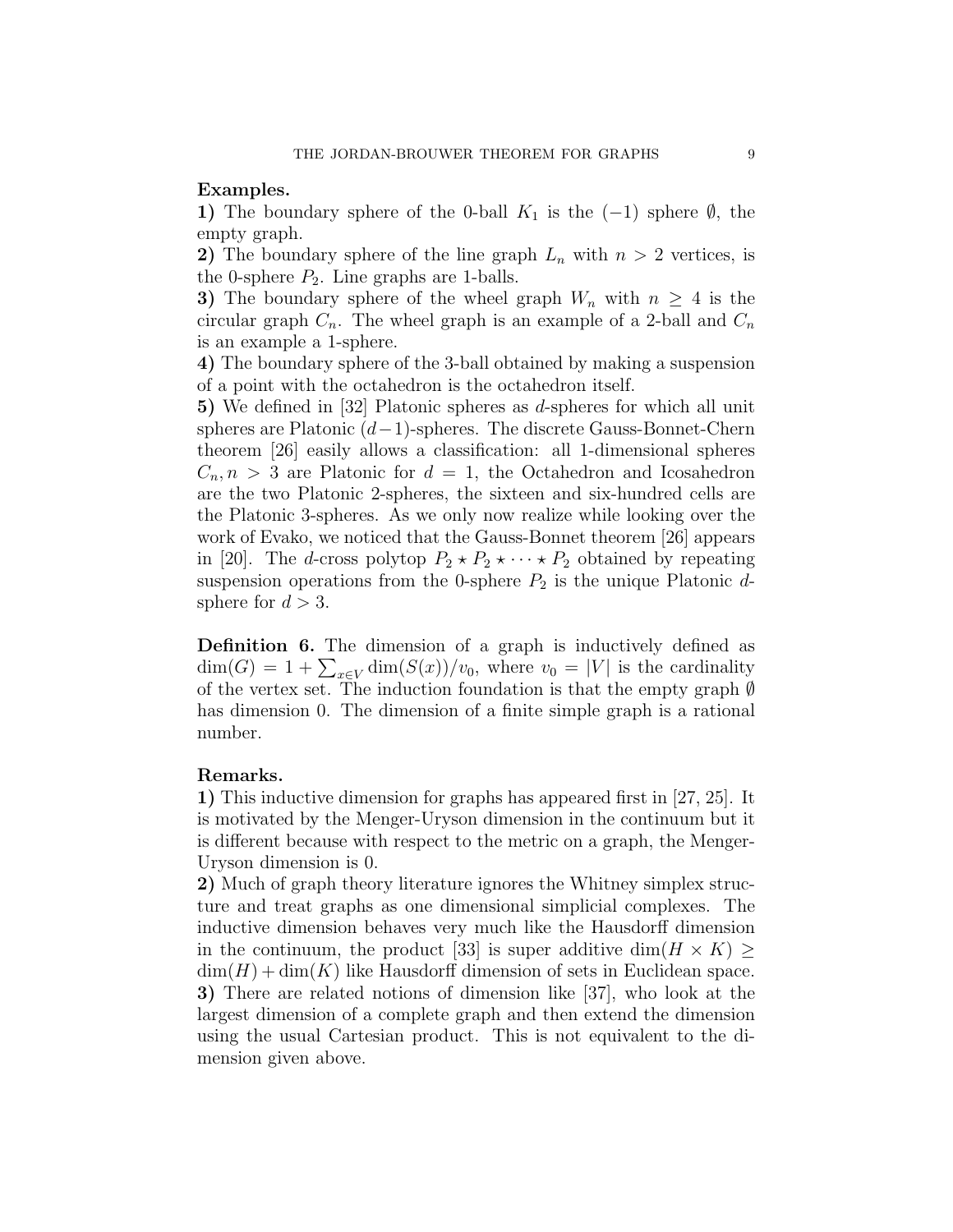# Examples.

1) The complete graph  $K_n$  has dimension  $n-1$ . 2) The dimension of the house graph obtained by gluing  $C_4$  to  $K_3$  along an edge is 22/15: there are two unit spheres of dimension 0 which are the base points, two unit spheres of dimension 2/3 corresponding to the two lower roof points and one unit sphere of dimension 1 which is the tip of the roof. 3) The expectation  $d_n(p)$  of dimension on Erdoes-Renyi probability spaces  $G(n, p)$  of all subgraphs in  $K_n$  for which edges are turned on with probability  $p$  can be computed explicitly. It is an explicit polynomial in p given by  $d_{n+1}(p) = 1 + \sum_{k=0}^{n} {n \choose k}$  $\binom{n}{k} p^k (1-p)^{n-k} d_k(p)$  [25].

**Definition 7.** A finite simple graph  $G = (V, E)$  is called a **geometric graph** of dimension d if every unit sphere  $S(x)$  is a  $(d-1)$ -sphere. A finite simple graph  $G$  is a **geometric graph with boundary** if every unit sphere  $S(x)$  is either a  $(d-1)$  sphere or a  $(d-1)$ -ball. The subset of the vertex set V, in which  $S(x)$  is a ball generates the **boundary graph** of G. We denote it by  $\delta G$  and assume it to be geometric of dimension  $(d-1)$ .

# Examples.

1) By definition, d-balls are geometric graphs of dimension d and dspheres are geometric graphs of dimension d.

2) For every smooth d-manifold one can look at triangulations which are geometric d-graphs. The class of triangulations is much larger.

# Remarks.

1) Geometric graphs play the role of manifolds. By embedding each discrete unit ball  $B(x)$  in an Euclidean space and patching these charts together one can from every geometric graph G generate a smooth compact manifold  $M$ . Similarly, if  $G$  is a geometric graph with boundary, one can "fill it up" to generate from it a compact manifold with boundary.

2) The just mentioned obvious functor from geometric graphs to manifolds is analogue to the construction of manifolds from simplicial complexes. We don't want to use this functor for proofs and remain in the category of graphs. One reason is that many computer algebra systems have the category of graphs built in as a fundamental data structure. An other reason is that we want to explore notions in graph theory and stay combinatorial.

3) Graph theory avoids also the rather difficult notion of triangularization. Many triangularizations are not geometric. In topology, one would for example consider the tetrahedron graph  $K_4$  as a triangulation of the 2-sphere. But  $K_4$  is not a sphere because unit spheres are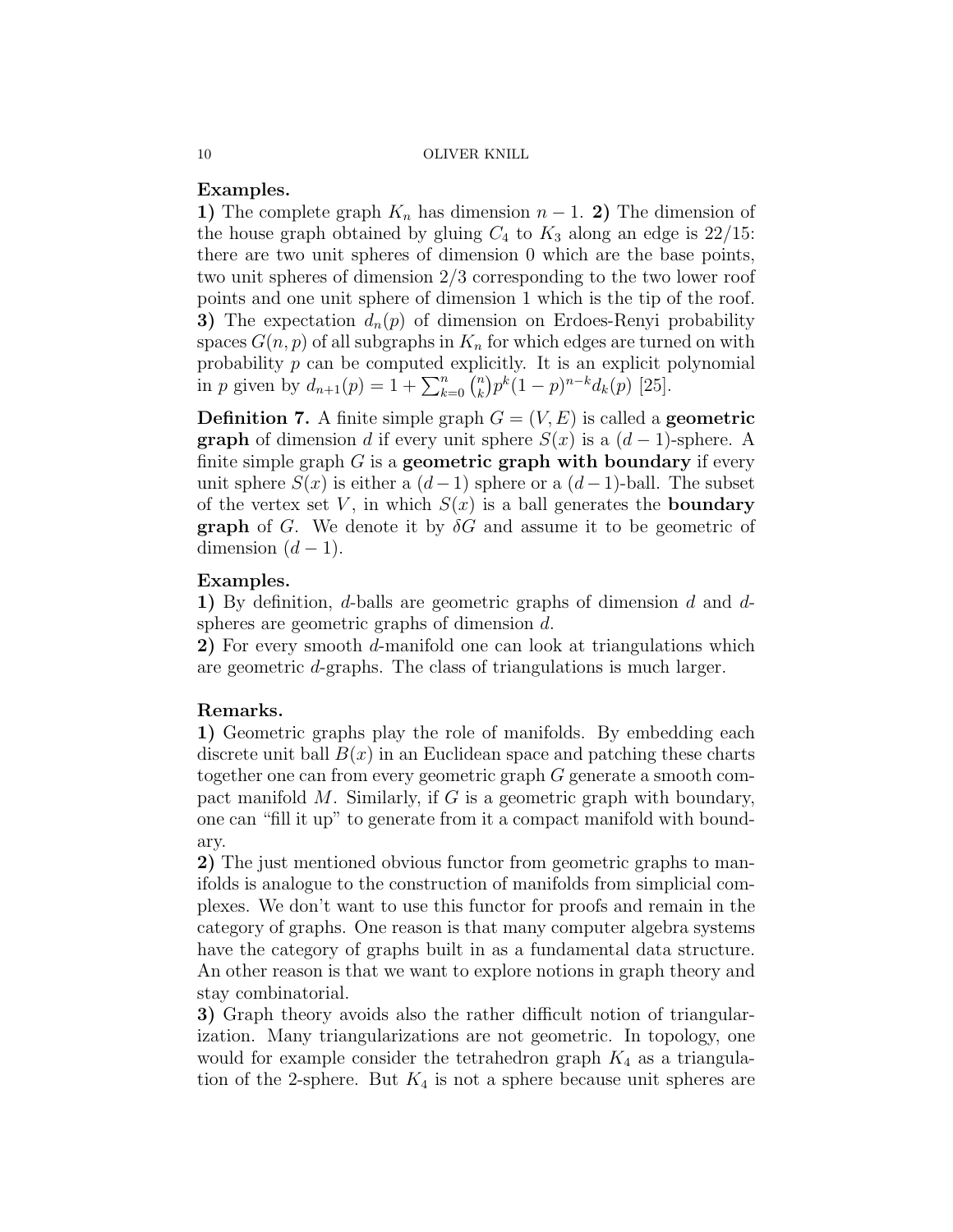$K_3$  which are not spheres etc. And  $K_4$  is also not a ball. While it is contractible, it coincides with its boundary as it does not have interior points. Free after Euclid one could say that  $K_{d+1}$  is a d-dimensional point, as it has no d-dimensional parts.

4) Every graph defines a simplicial complex, which is sometimes called the Whitney complex, but graphs are a different category than simplicial complexes. Algebraically,  $x + y + z + xy + yz + xz$  is a simplicial complex which is not a graph as it does not contain the triangle simplex. The graph completion  $K_3$  described by  $x + y + z + xy + yz + zx + xyz$ however, is a graph.

**Definition 8.** A geometric graph of dimension  $d$  is called **orientable** if one can assign a permutation to each of its d-dimensional simplices in such a way that one has compatibility of the induced permutations on the intersections of neighboring simplices. For an orientable graph, there is a constant non-zero d-form  $f$ , called **volume form**. It satisfies  $df = 0$  for the exterior derivative d but which can not be written as dh.

# Remarks.

1) A connected orientable d-dimensional geometric graph has a 1 dimensional cohomology group  $H^d(G)$ . This is a special case of Poincaré duality, assuring an isomorphism of  $H^{n-d}(G)$  with  $H^n(G)$ , which holds for all geometric graphs.

2) For geometric graphs, an orientation induces an orientation on the boundary. Stokes theorem for geometric graphs with boundary is  $\int_G df = \int_{\delta G} f$  [29], as it is the definition on each simplex.

## Examples.

1) All *d*-spheres with  $d \geq 1$  are examples of orientable graphs.

2) If a d-sphere G has the property that antipodal points have distance at least 4, then the antipodal identification map T factors out a geometric graph  $G/T$ , we get a discrete projective space  $P<sup>d</sup>$ . For even dimensions d, this geometric graph is not orientable.

3) The cylinder  $C_n \times L_m$ , with  $n \geq 4, m \geq 2$  is orientable. One can get a sphere, a projective plane, a Klein bottle or a torus from identifications of the boundary of  $L_n \times L_m$  in the same way as in the continuum. For example, the graph  $L_3 \times L_3$  is obtained by taking the 25 polynomial monoid entries of  $(a + ab + b + bc + c)(u + uv + v + vw + w)$  as vertices and connecting two if one divides the other.

The following definition of the graph product has been given in [33]:

**Definition 9.** A graph  $G = (V, E)$  with vertex set  $V = \{x_1, \ldots, x_n\}$ defines a polynomial  $f_G(x_1, \ldots, x_n) = \sum_x x$ , where  $x = x_1^{k_1} \cdots x_n^{k_n}$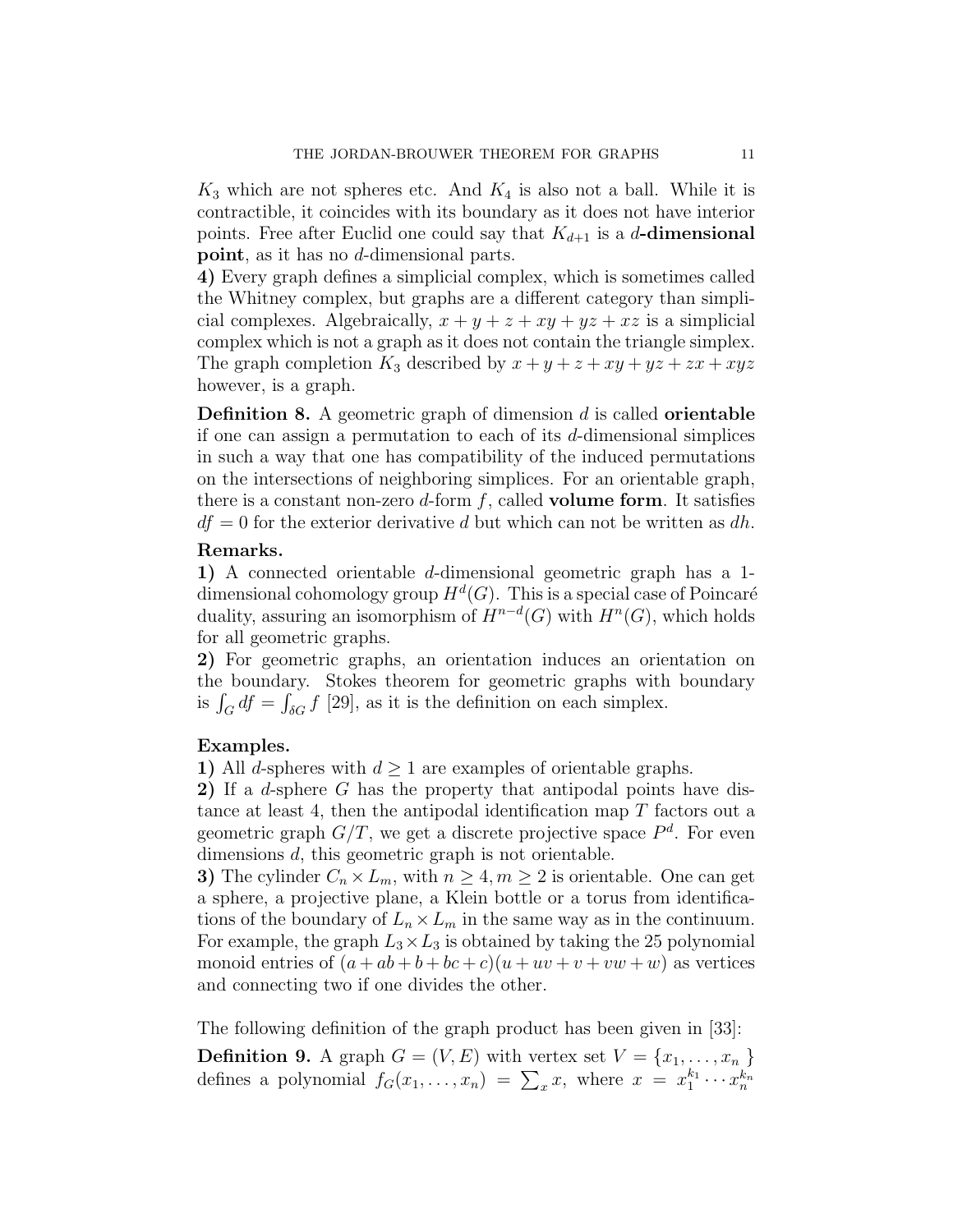with  $k_i \in \{0,1\}$  represents a complete subgraph of G. The polynomial defines the graph  $G_1$  with vertex set  $V = \{x \mid \text{simplex}\}\$  and edge set  $E = \{(x, y) \mid x|y \text{ or } y|x\}$ , where  $x|y$  means x divides y, geometrically meaning that x is a sub-simplex of y. Given two graphs  $H, K$ , define its graph product  $H \times K = G(f_H \cdot f_K)$ . The graph  $G_1 = G \times K_1$  is called the enhanced graph obtained from G.

# Examples.

1) For  $G = C_4$  we have  $f_G = x + xy + y + yz + z + zw + w + wx$  and  $G_1 = C_8.$ 

2) For  $G = K_3$ , we have  $f_G = x + y + z + xy + yz + zx + xyz$  and  $G_1 = W_6.$ 

3) For a graph without triangles,  $G_1$  is homeomorphic to G in the classical sense.

## Remarks.

1) The graph  $G_1$  has as vertices the complete subgraphs of  $G$ . Two simplices are connected if and only one is contained in the other. If G is geometric, then  $G_1$  is geometric. For example, if G is the octahedron graph with  $v_0 = 6$  vertices,  $v_1 = 12$  edges and  $v_2 = 8$  triangles, then  $G_1$  is the graph belonging to the Catalan solid with  $v_0 + v_1 + v_2 = 26$ vertices and which has triangular faces. Also  $G_1$  is a 2-sphere.

2) In full generality, the graph  $G_1$  is homotopic to G and has therefore the same cohomology. The unit balls of  $G_1$  form a weak Cech cover in the sense that the nerve graph of the cover is the old graph G and two elements in the cover are linked, if their intersection is a  $d-1$ dimensional graph. To get from  $G_1$  to  $G$ , successively shrink each unit ball of original vertices analogue to a Vietoris-Begle theorem. If G is geometric, it is possible to modify the cover to have it homeomorphic in the sense of [31] so that if G is geometric then G and  $G_1$  are homeomorphic. As the dimension of  $G_1$  can be slightly larger in general, the property that  $G_1$  and G are homeomorphic for all general finite simple graphs does not hold.

# Examples.

1) A Hamiltonian path  $H$  in the icosahedron  $G$ , a 2-sphere, does not leave any room for complementary domains. However, the graph  $H_1$ in  $G_1$  divides  $G_1$  into two regions. The graph  $G_1$  by the way is the disdyakis triacontahedron, a Catalan solid with 62 vertices.

2) Let G be the octahedron, a 2-sphere with 6 vertices. Assume  $a, b, c, d$ are the vertices of the equator sphere  $C_4$  and that  $n, p$  are the north and south pole. Define the finite simple curve  $a, b, c, d, s, a$  of length 5. It is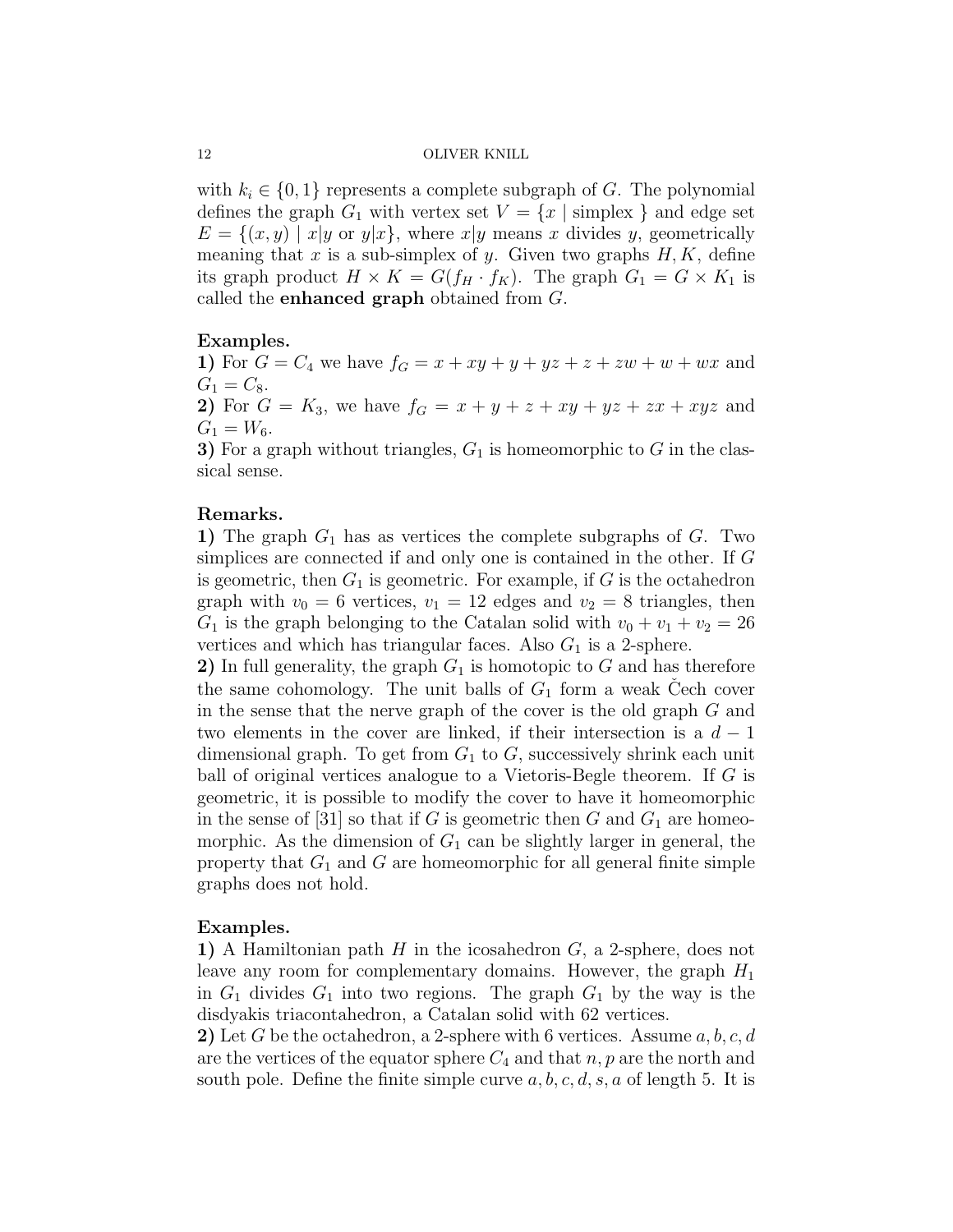a circle  $H$  in  $G$ , but it is not embedded. In this case, the complement of H has only one region  $A = \{n\}$ . The Jordan-Brouwer theorem is false. But its only in this picture. If we look at the embedding of  $H_1$ in  $G_1$ , then this is an embedding which divides the Catalan solid  $G_1$ into two regions  $A_1, B_1$ .

**Definition 10.** A graph  $H = (W, F)$  is a subgraph of  $G = (V, E)$  if  $W \subset W$  and  $F \subset E$ . Let  $H, G$  be geometric graphs. A graph H is embedded in an other graph  $G$  if  $H$  is a subgraph such that for any collection of unit spheres  $S(x_j)$  in G, where  $x_j$  is in the vertex set of some  $K_k$ , the intersection  $H \cap \bigcap_{j=1}^k S(x_j)$  is a sphere.

## Examples.

1) A 0-sphere  $H$  is embedded in a geometric graph if the two vertices are not adjacent. A 1-sphere  $H$  is embedded if two vertices of  $H$  are connected in  $G$  if and only if they are connected in  $H$ .

2) A graph  $C_k$  can only be immersed naturally in  $C_n$  if n divides k and  $n \geq 4$ . It is a curve winding  $k/n$  times around  $C_n$ . For example,  $C_{15}$  can be immersed in  $C_5$  and described by the homomorphism alebraically described by  $x \in Z_{15} \to x \in Z_5$  if  $C_n$  is identified with the additive group  $Z_n$ . In this algebraic setting dealing with the fundamental group it is better to look at the graph homomorphism rather than the physical image of the homomorphism.

3) If H is embedded in G, then also  $H_1$  is an embedding of  $G_1$ . But  $H_1$ is an embedding in  $G_1$  even if H is only a subgraph of G. See Figure (1).

The following definition places the sphere embedding problem into the larger context of knot theory:

**Definition 11.** A knot of co-dimension  $k$  is an embedding of a  $(d-k)$ -sphere H in a d-sphere G.

# Remarks.

1) A knot can be called **trivial** if it is homeomorphic to the  $(d - k)$ cross polytop embedded in the d-cross polytop in the sense of [31].

2) As we don't yet know whether there are graphs homeomorphic to spheres which are not spheres or whether there are graphs homeomorphic to balls which are not balls.

3) The Jordan-Brouwer-Schoenflies theorem can not be stated in the form that a  $(d-1)$ -sphere in a d sphere is trivial.

Definition 12. A closed curve in a graph is a sequence of vertices  $x_j$  with  $(x_j, x_{j+1}) \in E$  and  $x_n = x_0$ . A simple curve in the graph is the image of an injective graph homomorphism  $L_n \to G$ , where  $L_n$  is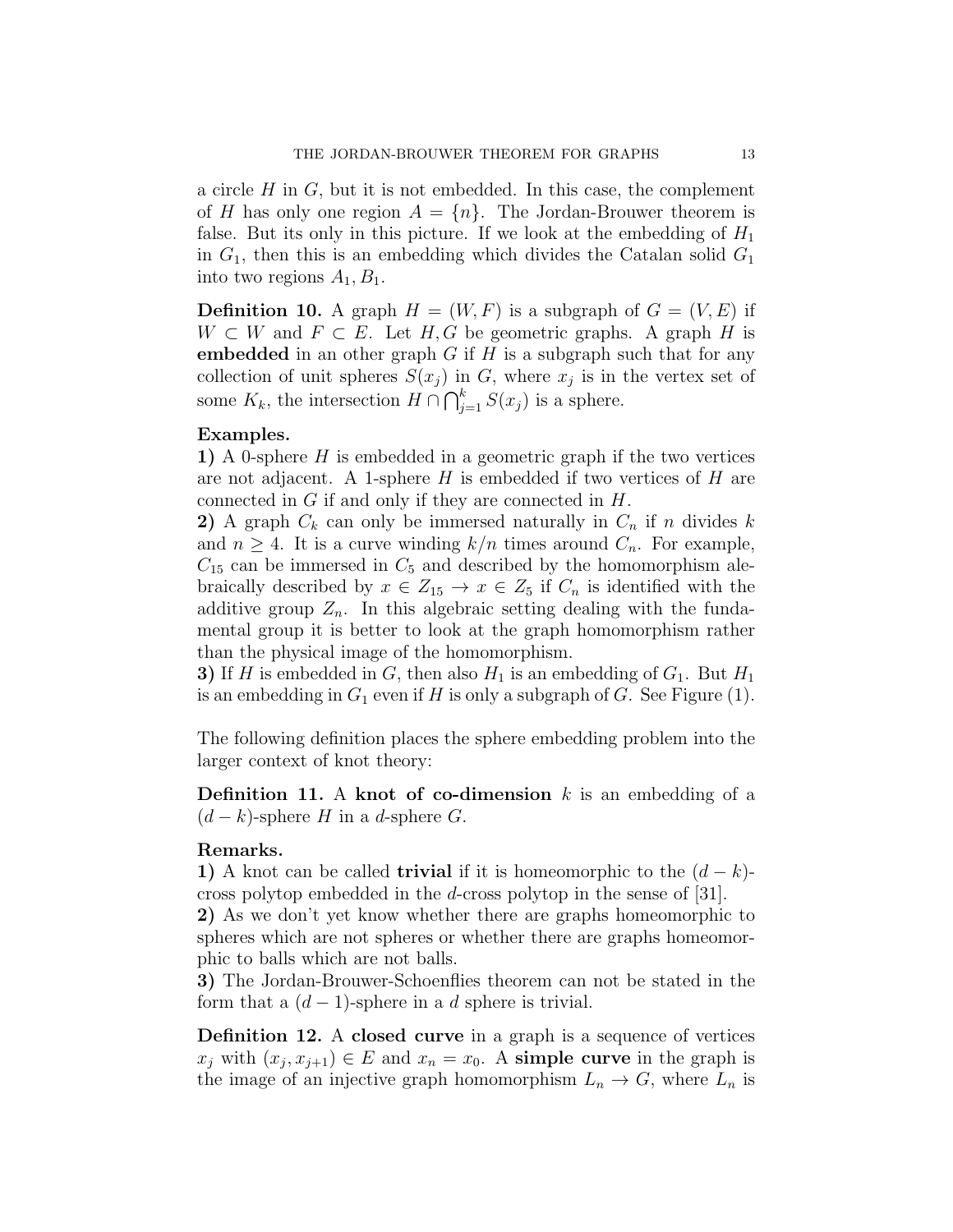the line graph. A simple closed curve is the image of an injective homomorphism  $C_n \to G$  with  $n \geq 3$ . It is an embedding of the circle if the image generates a circle. In general, a simple closed curve is not an embedding of a circular graph.

## Example.

1) A Hamiltonian path is a simple closed curve in a graph G which visits all vertices exactly once. Such a path is not an embedding if G has dimension larger than 1 as illustrated in Figure (1).

2) While we mainly deal with geometric graphs, graphs for which all unit spheres are spheres, the notion of a simple closed curve or an embedding can be generalized for any pair of finite simple graphs  $H, G$ : if  $H$  is a subgraph of  $G$ , then there is an injective graph homomorphism from  $H$  to  $G$ . If the intersection of an intersection of finitely many neighboring unit spheres with  $H$  is a sphere, we speak of an embedding.

**Definition 13.** An embedding of a graph  $H$  in  $G$  separates  $G$  into two graphs A, B if  $A \cap B = H$ ,  $A \cup B = G$  and  $A \setminus H$ ,  $B \setminus H$  are disjoint nonempty graphs. The two graphs  $A, B$  are called **complementary** subgraphs of the embedding  $H$  in  $G$ .

# Examples.

1) The empty graph separates any two connectivity components of a graph.

2) By definition, if a graph G is k-connected but  $(k+1)$ -disconnected, there is a graph  $H$  consisting of  $k$  vertices such that  $H$  separates  $G$ . 3) For  $G = K_n$ , there is no subgraph H which separates G.

4) The join of the 1-sphere  $C_4$  with the 0-sphere  $P_2$  is a 2-sphere, the disdyakis dodecahedron, a Catalan solid which by the way is  $G \times K_1$ , where  $G$  is the octahedron. See Figure  $(1)$ .

The  $C_4$  subgraph embedded as the equator in the octahedron G separates G into two wheel graphs A, B.

# Remarks.

1) A knot  $H$  of co-dimension 2 in a 3-sphere  $G$  is a closed simple curve embedded in  $G$ . Classical knots in  $R<sup>3</sup>$  can be realized in graph theory as knots in d-spheres, so that the later embedding is the same as in the discrete version. The combinatorial problem is not quite equivalent however as it allows refined questions like how many different knot types there are in a given 3-sphere  $G$  and how many topological invariants are needed in a given 3-sphere to characterize any homotopy type or a knot of a given co-dimension. .

2) An embedded curve has some "smoothness". In a 2-sphere for example, it intersects every triangle in maximally 2 edges. An extreme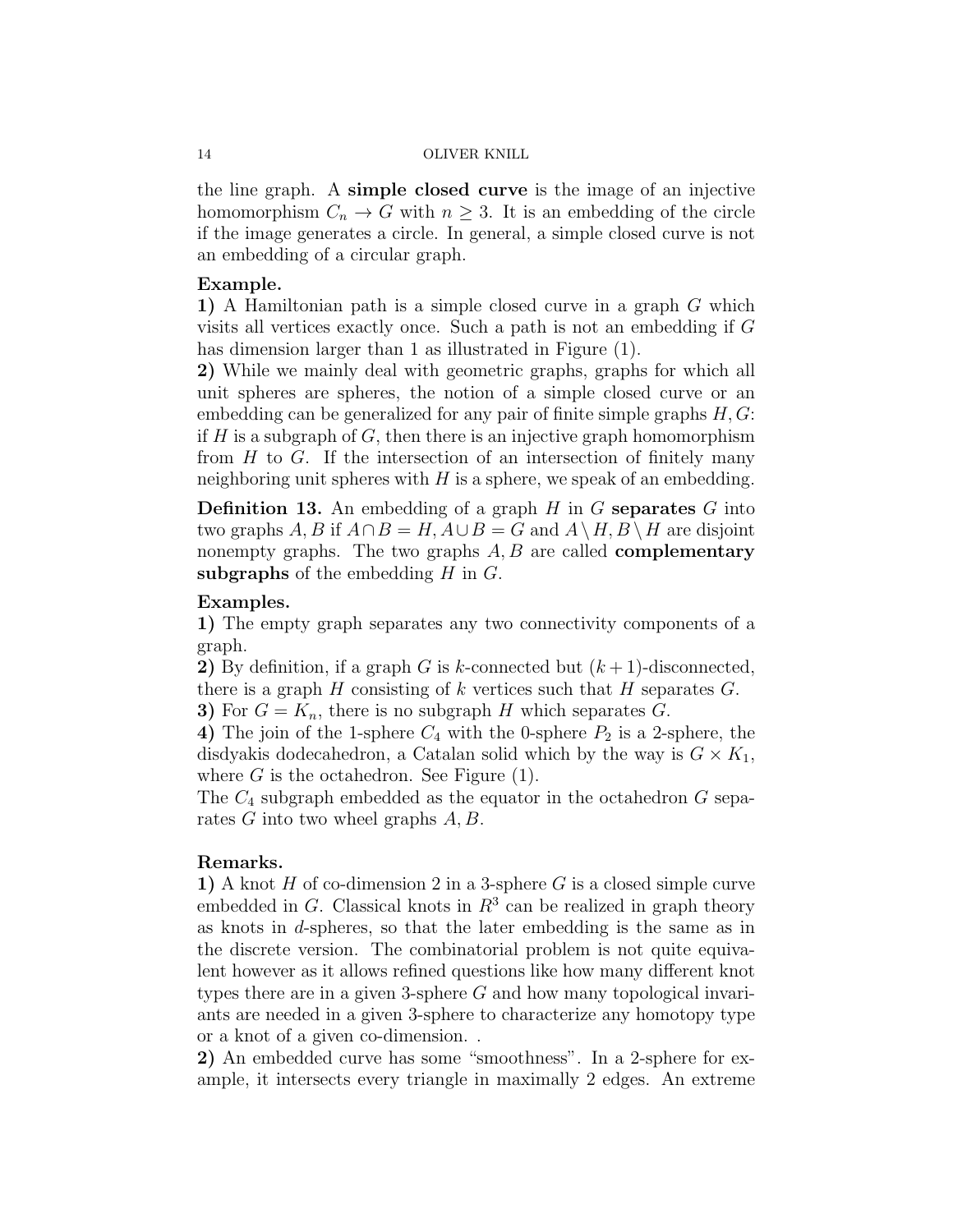case is a Hamiltonian graph  $H$  inside  $G$  which by definition generates the entire graph. A Hamiltonian path  $H$  which is a subgraph of a higher dimensional graph plays the role of a space-filling Peano curve in the continuum, a continuous surjective map from  $[0, 1]$  to the 2manifold M. For a simple curve H which is not an embedding in  $G$ , the complement of H can therefore be empty.

Definition 14. A simple homotopy deformation of a  $(d-1)$ -sphere H in a d-sphere G is obtained by taking a d-simplex x in G which contains a non-empty set Y of  $(d-1)$ -simplices of H and replacing these simplices with Y', the set of  $(d-1)$ -simplices in x which are in the complement  $Y$ .

# Examples.

1) If H is a simple curve in a 2-sphere G and x is a triangle containing a single edge  $e$  of  $H$ , replace  $e$  with the two other edges of the triangle. This stretches the curve a bit. The reverse operation produces a "shortcut" between two vertices  $(a, b)$  visited by the curve initially as  $(a, c, b).$ 

2) If  $H$  is a 2-dimensional graph, then a homotopy step is done by replacing a triangle in the tetrahedron with the 3 other triangles of a tetrahedron.

# Remarks.

1) It is allowed to replace an entire d-simplex with the empty graph to allow a smaller dimensional sphere to be deformed to the empty graph. This is not different in the continuum, where we deform curves to a point.

2) A homotopy step does not honor embeddings in general. However, it preserves the class of simple curves with the empty curve included.

3) We have in the past included a second homotopy deformation which removes or adds backtracking parts  $(a, b, a)$ . Since is only needed if one looks at homotopy deformations of general curves, we don't use it. Homotopy groups must be dealt with using graph morphisms, rather than graphs. The backtracking deformation steps would throw us from the class of simple curves.

**Definition 15.** We say that a k-sphere H is **trivial** in a d-sphere  $G$ if there is a sequence of simple homotopy deformations of H which deforms  $H$  to the empty graph. If every 1-sphere is trivial in  $G$ , then G is called simply connected. If every k-sphere is trivial in  $G$ , we say the k'th homotopy class is trivial.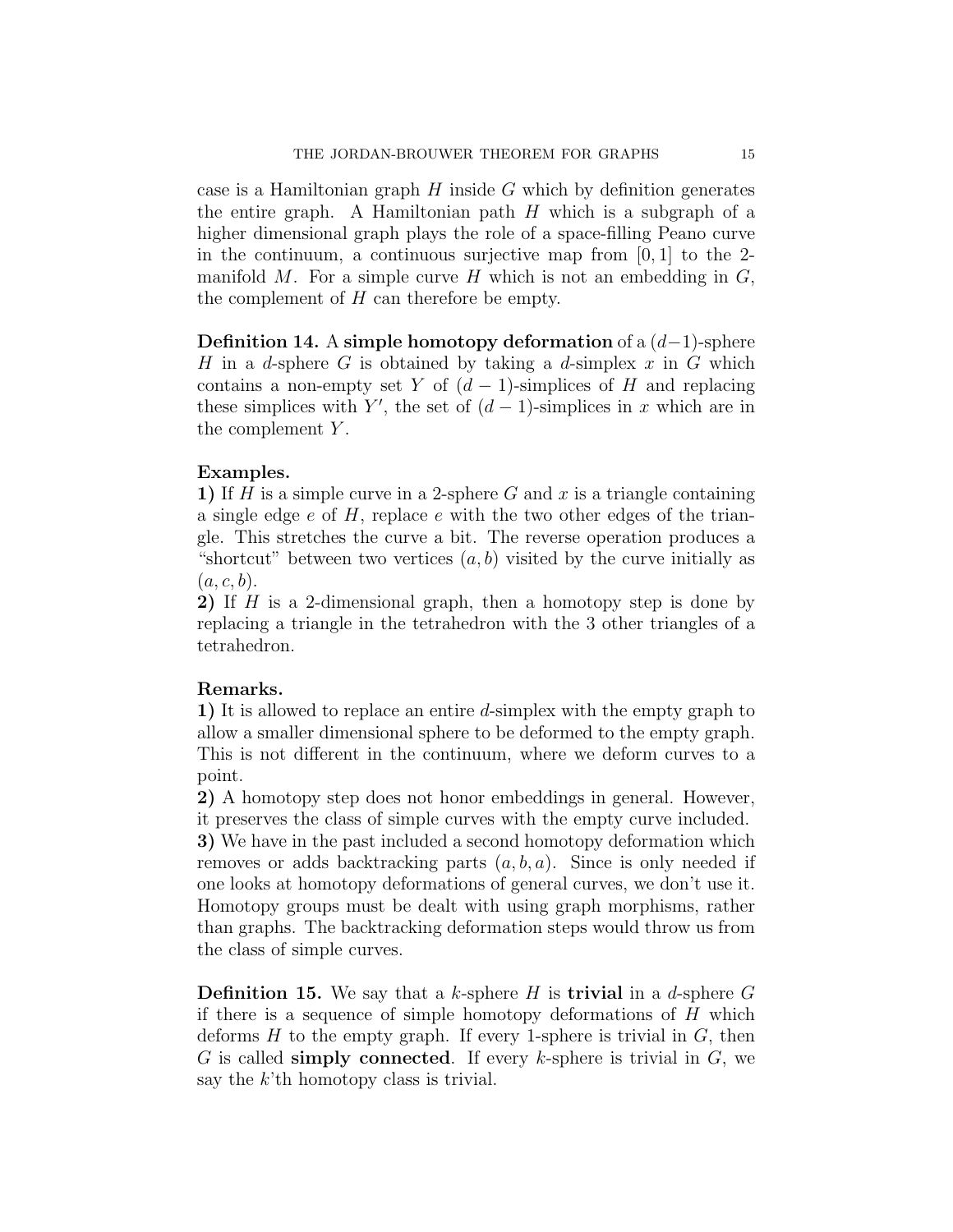# Remarks.

1) The set of simple closed curves is not a group, as adding a curve to itself would cross the same point twice. Similarly, the set of simple k-spheres is not a group. In order to define the fundamental group, one has to look at graph homomorphism and not at the images. This is completely analogue to the continuum, where one looks at continuous maps from  $T^1$  to  $G$ .

2) Unlike in the continuum, where the zero'th homotopy set  $\pi_0(G)$  is usually not provided with a group structure, but  $\pi_0(G)$  can has a group structure. It is defined as the commutative group of subsets of V with the symmetric difference  $\Delta$  as addition, modulo the subgroup generated by sets  $\{\{a,b\} \mid (a,b) \in E\}$ . It is of course  $Z_0^{b_0}$  where  $b_0 = \dim(H^0(G))$ is the number of connectivity components.

3) The Hurewicz homomorphism  $\pi_0(G) \to H^0(G)$  maps a subset A of V to a locally constant function obtained by applying the heat flow  $e^{-L_0t}$  on the characteristic function  $1_A(x)$  which is 1 on A and 0 else, playing the role of a 0-current  $=$  generalized function in the continuum.

4) Also the Hurewicz homomorphism  $\pi_1(G) \to H^1(G)$  is explicit by applying the heat flow  $e^{-L_1t}$  on the function on edges telling how many times the curve has passed in a positive way through the edge.

# Examples.

1) Every simple curve in a 2-sphere is trivial if it can be deformed to the empty graph. This general fact for d-spheres is easy to prove in the discrete setup because by definition, a d-sphere becomes contractible after removing one vertex. The contraction of this punctured sphere to a point allows a rather explicit deformation of the curve to the empty graph.

2) The deformation works also for 0-spheres. In a connected graph, any embedded 0 sphere can be homotopically deformed to the empty graph. So, a graph is connected if and only if every 0-sphere in  $G$  is trivial.

**Definition 16.** Fix a geometric d-dimensional graph G. Let  $\pi_k(G)$ denote the union of all graph homomorphisms from a graph in the set  $\{C_k, k \geq 3\}$  to G. Any such homomorphism  $\phi : H \to G$  defines the homomorphism graph, for which the vertices are the union of the vertices of  $H$  and  $G$  and for which the edge set is the union of the edges in C and G together with all pairs  $(a, \phi(a))$ . Two such homomorphisms are called homotopic, if the corresponding homomorphism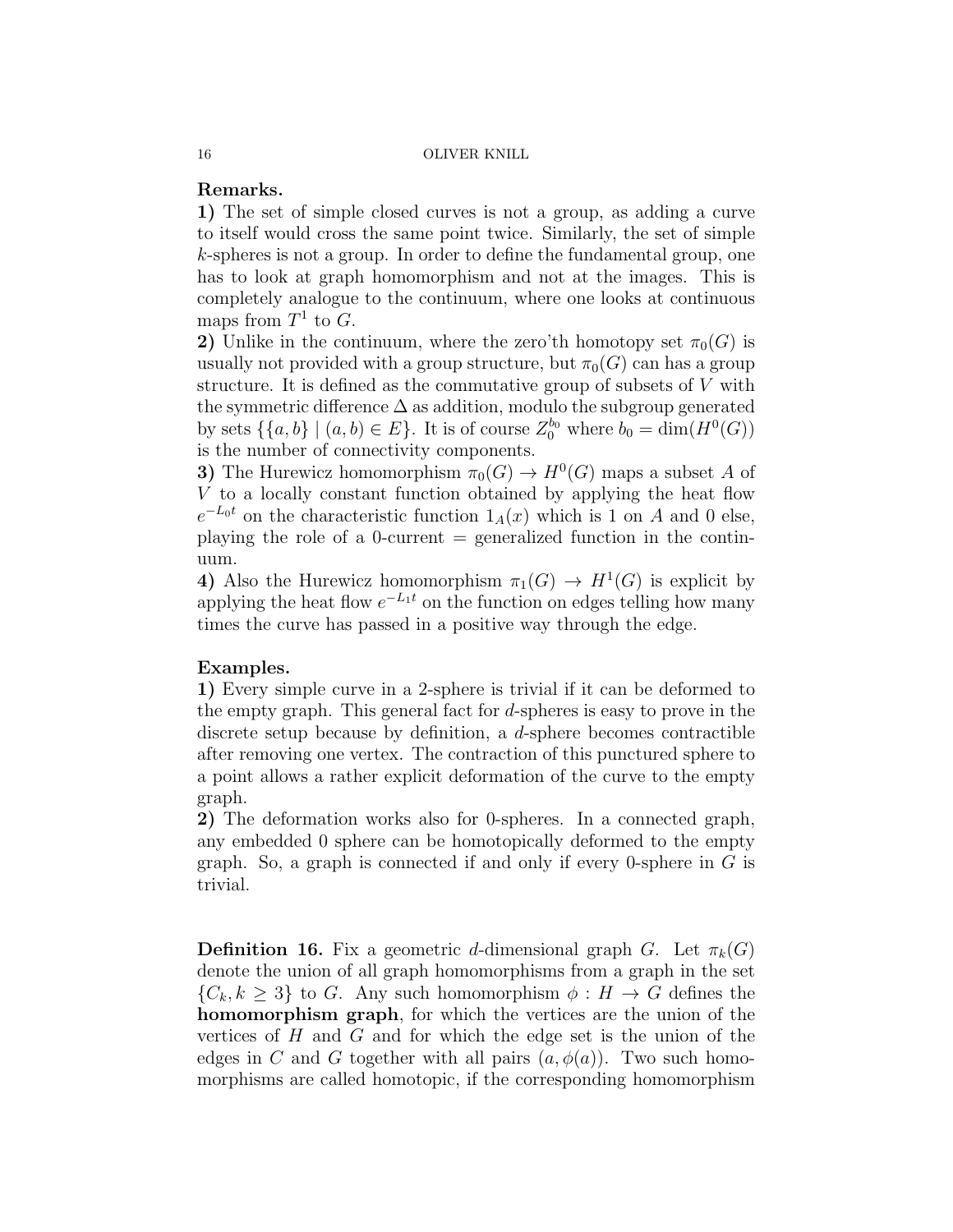graphs are homotopic. The homotopy classes  $\pi_1(G)$  define the fun**damental group** of  $G$ . The 0-element in the group is the homotopy class of a map from the empty graph to  $G$ . The addition of two maps  $C_k \to G, C_l \to G$  is a map from  $C_{k+l} \to G$  obtained in the usual way by first deforming each map so that  $\phi_i(0) = x_0$  is a fixed vertex  $x_0$ , then define  $\phi(t) = \phi_1(t)$  for  $t \leq k$  and then  $\phi(t) = \phi_2(t-k)$  for  $k \leq t \leq k+l$ .

## Remarks.

1) If one would realize the graph in an Euclidean space and see it as a triangularization of a manifold, then the fundamental groups of G and M were the same. The groups work also in higher dimensions. As we have to cut up a sphere at the equator to build the addition in the higher homotopy groups, it would actually be better to define the addition in the enhanced picture and look at maps  $H_1 \rightarrow G_1$  where  $H_1$ is the enhanced graph of the k-sphere H and  $G_1$  the enhanced version of the graph  $G$ . A deformation of a graph  $H$  to a graph  $K$  is then geometrically traced as a surface.

2) As a single basic homotopy extension step  $C_k \to G$  to  $C_{k+1} \to G$ keeps the map in the same group element of  $\pi_1(G)$ , the verification that the group operation is well defined is immediate.

There are various generalized notions of "geometric graphs", mirroring the definitions from the continuum. We mention them in the next definition, as we still explore discrete versions of questions related to Schoenflies problem in the continuum. The main question is whether there are discrete versions of exotic spheres, spheres which are homeomorphic to a *d*-sphere but for which unit spheres are not spheres.

Definition 17. A homology d-sphere is a geometric graph of dimension  $d$  which has the same homology than a  $d$ -sphere. It is a geometric graph of dimension d with Poincaré polynomial  $p_G(x) = 1 + x^d$ . A homology graph of dimension  $d$  is a graph for which every unit sphere is a homology sphere. A **pseudo geometric graph** of dimension  $d$  is a graph for which every unit sphere is a finite union of  $(d-1)$  spheres. A discrete d-variety is defined inductively as a graph for which every unit sphere is a  $(d-1)$ -variety with the induction assumption that a  $(-1)$ -variety is the empty graph.

## Examples.

1) An example of a homology sphere can be obtained by triangulating the dodecahedron and doing identifications as in the continuum. A suspension of a homology sphere is an example of a homology graph. 2) A figure eight graph is an example of a pseudo geometric graph of dimension 1.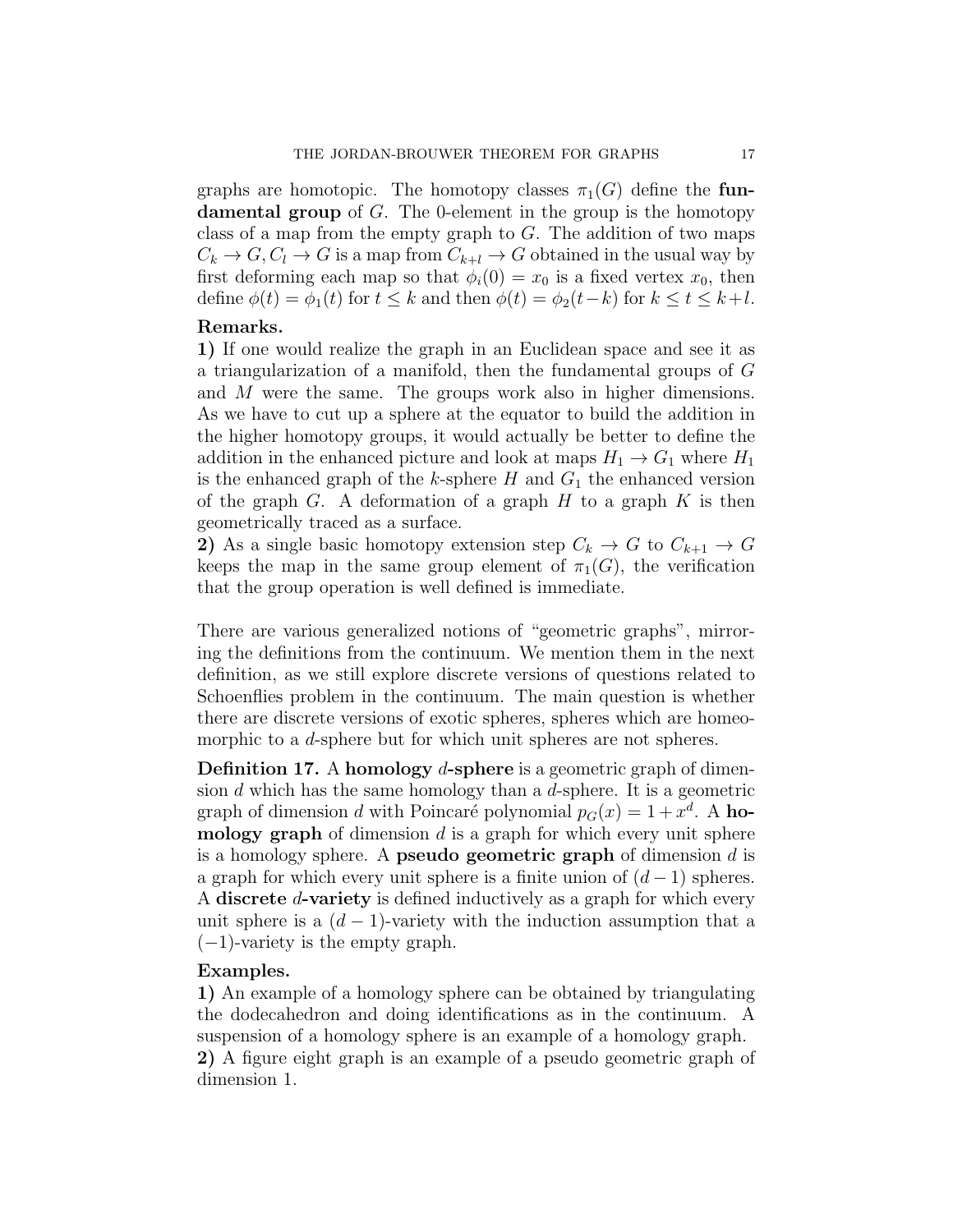3) The cube graph or dodecahedron graph are examples of discrete 1-varieties; their unit spheres are the 0-dimensional graphs  $P_3$  which are not 0-spheres but 0-varieties.

**Definition 18.** Two k-spheres  $H, K$  in a d-sphere G are called **geo**metric homotopic within G if there is a geometric  $(k+1)$ -dimensional graph with boundary M in the  $(d+1)$ -dimensional graph  $G \times L_n$  such that  $M \cap (G \times \{0\}) = H \times \{0\}$  and  $M \cap (G \times \{n\}) = K \times \{0\}$  and such that the boundary of M is included in the boundary of  $G \times L_n$ .

## Remarks.

1) Given a  $(d-1)$ -sphere H embedded in a d-sphere G. The deformation  $H \to H' = H\Delta S(x)$  is equivalent to a homotopy deformation of the complement.

2) The above definition can can also be done for more general k-spheres (where k is not necessarily  $d-1$ ) by taking intersections of unit spheres with  $(k + 1)$ -sphere and performing the deformation within such a sphere.

3) Any homotopy deformation of H within G defines a deformation of the embedding of  $H_1$  in  $G_1$  and can be seen as a geometric homotopy deformation, a surface in  $G \times L_2$ . We will explore this elsewhere. Let f be the polynomial in the variables  $x_1, \ldots, x_n$  representing vertices in G. The function  $f(x_1, \ldots, x_n)(a + ab + b)$  describes the  $(d + 1)$ -dimensional space  $G \times L_2$  in which we want to build a surface. Let  $g(y_1, \ldots, y_m)$  be the function describing the surface H in G, where  $y_i$  are the vertices in H. Make the deformation at x: Define  $ag(x_1,...,x_n) + ab[g_o(S(x))x] + b[x + g_e(S(x)) + g(x_1,...,x_n)].$ For example if  $f_H = a + c + ac$ ,  $f_K = a + b + c + ab + bc$ ,  $f =$  $u(a + b + c + ab + bc) + uv(abc + a + c) + v(a + c + ac).$ 

4) In [31] we wondered what the role of 1 in the ring describing graphs could be. It could enter in reduced cohomology which is used in the Alexander duality theorem  $\bar{b}_k(H) = \bar{b}_{d-k-1}(G-H)$  (going back to [23]). Here  $b_k = \overline{b}_k$  if  $k > 0$  and  $b_k = 1 + \overline{b}_k$  if  $k = 0$ . In the Jordan case for example, where  $b(H) = (1, 1, 0)$  and  $b(G - H) = (2, 0, 0)$  one gets  $b(H) = (0, 1)$  and  $b(G - H) = (1, 0)$ . When embedding a 2 sphere H in a 3-sphere G, then  $b(H) = (1, 0, 1)$  and  $b(H) = (0, 0, 1)$  as well as  $b(G - H) = (2, 0, 0)$  and  $\bar{b}(G - H) = (1, 0, 0)$ . This works for any d as  $b(H) = (1, 0, \ldots, 0, 1)$  and  $b(G - H) = (2, 0, \ldots, 0)$  by Schoenflies.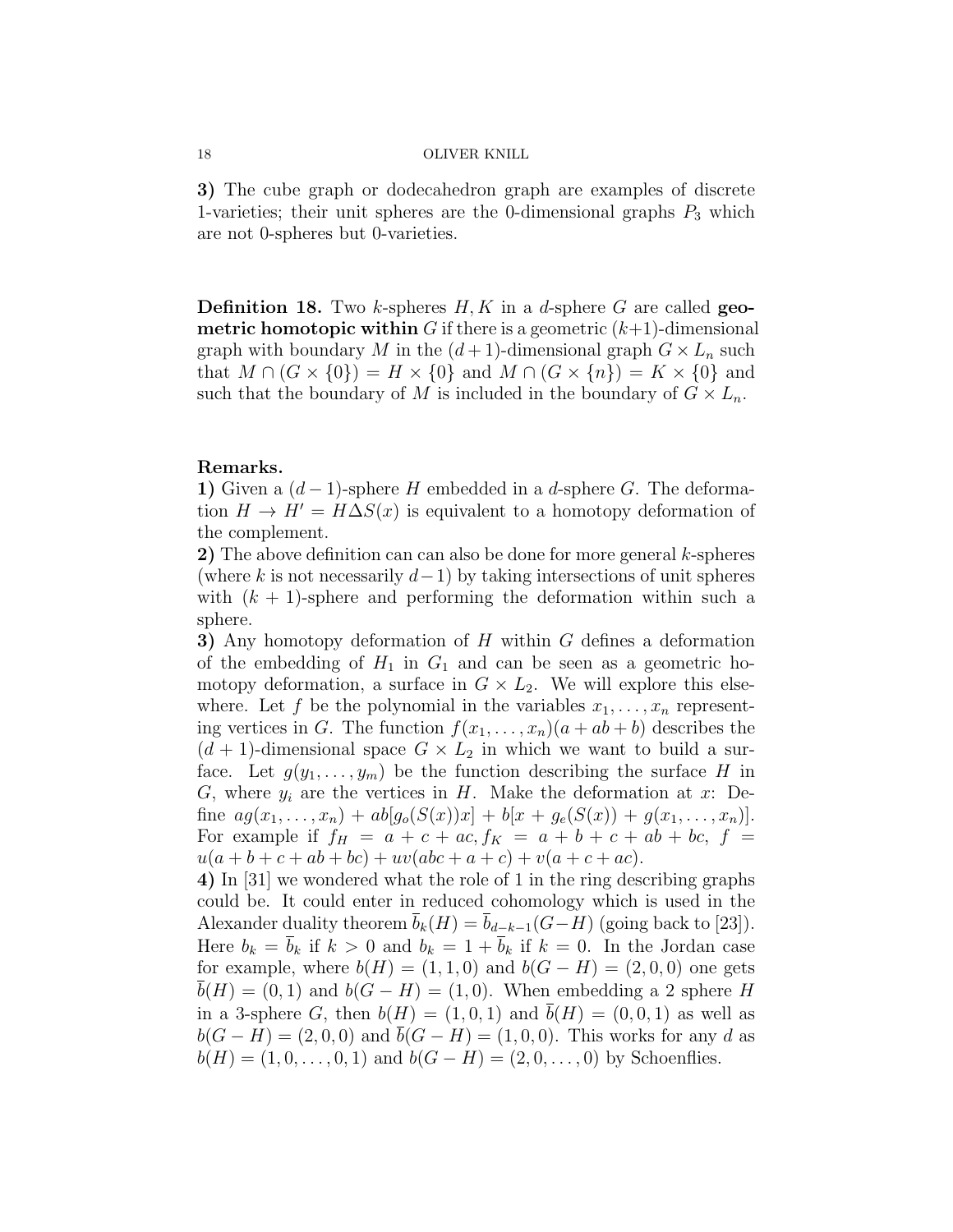## 3. Tools

In this section, we put together three results which will be essential in the proof. The first is the triviality of the fundamental group in a sphere:

Lemma 1 (trivial fundamental group). Every embedding of a 1-sphere H in a d-sphere G for  $d > 1$  is homotopic to a point.

*Proof.* Look at the sphere  $H_1$  in  $G_1$ . Remove a vertex x disjoint from  $H_1$ . By definition of a *d*-sphere, this produces a *d*-ball. The curve  $H_1$  is contained in this ball  $B$ . We can now produce a homotopy deformations at the boundary of  $B$  until  $H$  is at the boundary. Note that  $B$  does not remain a ball in general during this deformation as the boundary might not generate itself but a larger set. But  $B_1$  remains a ball. Once the  $H$  is at the boundary switch an make homotopy deformations of H until H again in the interior of B. Continuing like that, perform alternating homotopy deformations of  $B$  and  $H$ . Because the ball  $B$ can be deformed to a point, we can deform H to the empty graph.  $\Box$ 

We now show that if sphere  $H$  is a subgraph of  $G$ , then the enhanced sphere  $H_1$  is embedded. It is an important point but readily follows from the definitions:

**Proposition 2.** If H is a  $(d-1)$ -sphere which is a subgraph of a dsphere G, then  $H_1$  is embedded in  $G_1$ .

*Proof.* We have to show that  $H_1 \cap S(x_1) \cap \cdots \cap S(x_k)$  is a  $(d-k-1)$ sphere for every k and every simplex x with vertices  $x_1, \ldots, x_k$  in  $H_1$ . Any intersections are the same whether we see  $H$  as part of  $G$  or whether  $H$  is taken alone. The reason is that any of the unit spheres  $S(x_k)$  consists of simplices which either contain  $x_k$  or are contained in  $x_k$ . None of these simplices invoke anything from  $G$ . So, the statement reduces to the fact that the intersection of spheres  $S(x_k)$  with  $x_k$ belonging to a simplex form a sphere. But this is true by induction. For one sphere it is the definition of a sphere. If we add an additional sphere, we drill down to a unit sphere in a lower dimensional  $\Box$ sphere.  $\Box$ 

Finally, we have to look at an intersection number. At appears at first that we need a transversality condition when describing spheres  $K, H$ of complementary dimension  $1, d - 1$  in a d-sphere G. While we will not require transversality, the notion helps to visualize the situation.

**Definition 19.** Given an embedding of a  $(d-1)$ -sphere H in a d-sphere G and a simple curve C in G. We say it C crosses H transversely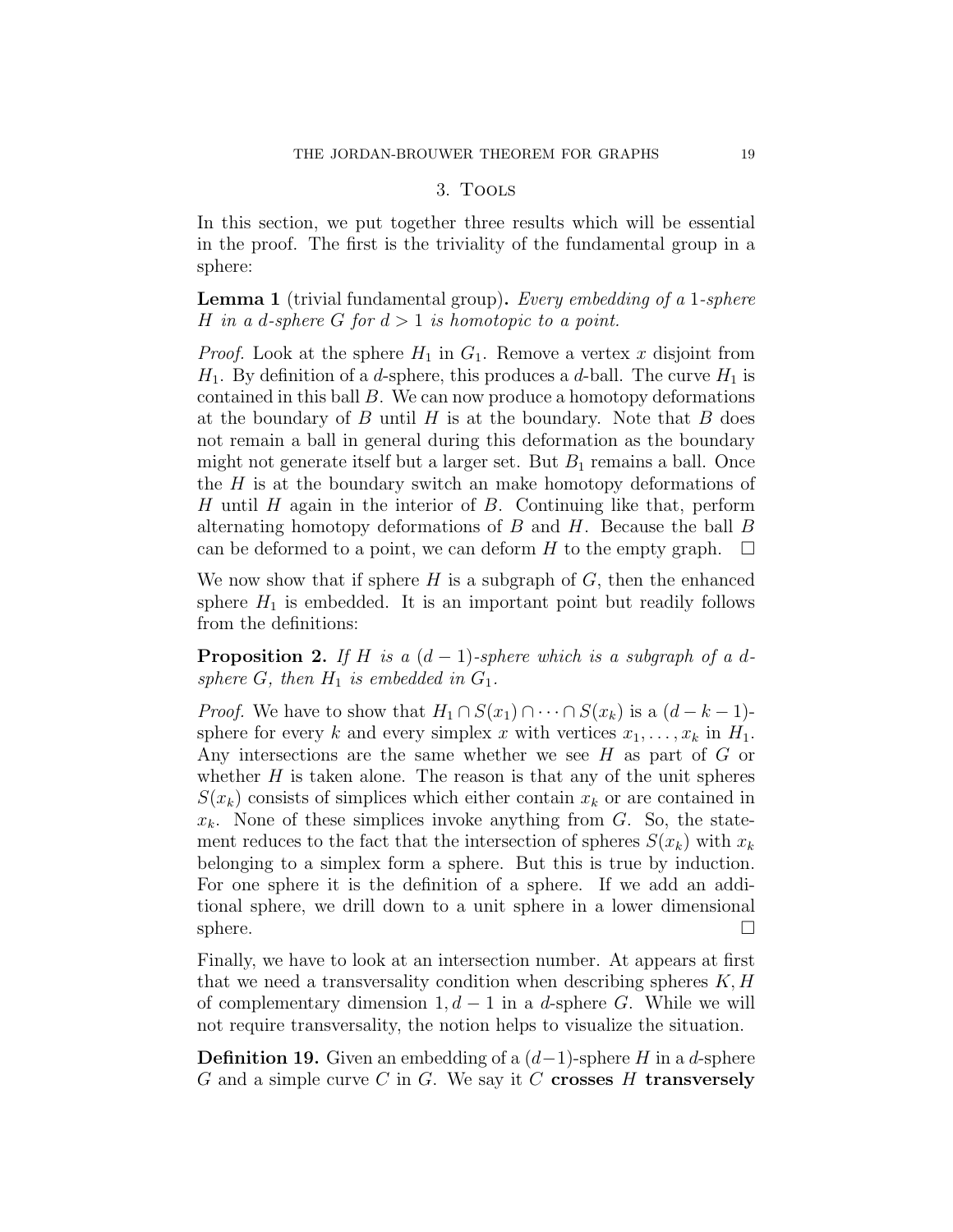if for every t such that  $C(t) \in H$ , both  $C(t-1)$  and  $C(t+1)$  are not in  $H$ .

More generally:

**Definition 20.** Given a d-sphere G, let K be an embedded k-sphere and let H be an embedded  $(d - k)$  sphere. We say K, H intersect **transversely** if  $H_1, K_1$  intersect in a 0-dimensional geometric graph.

## Remarks

1) Given two complementary spheres  $H, K$  in a sphere  $G$ . Look at the spheres  $H_1, K_1$  in  $G_1$ . There is always a modification of the spheres so that they are transversal. Consider for example the extreme example of two identical 1-spheres  $H, K$  in the equator of the octahedron G. The graphs  $H_1, K_1$  are closed curves of length 8 inside the Catalan solid  $G_1$ . Now modify the closed curves by forcing  $H_1$  to visit the vertices in  $G_1$  corresponding to the original 4 upper triangles and  $K_1$  visit the vertices in  $G_1$  corresponding to the original 4 lower triangles. The modified curves now intersect in 4 vertices.

2) Given a  $(d-1)$ -sphere H embedded in a d-sphere G and given a closed curve C which is transverse to H let  $x_i$  be the finite intersection points. We need to count these intersection points. For example, if a curve is just tangent to a sphere, we have only one intersection point even so we should count it with multiplicity 2. When doing homotopy deformations, we will have such situations most of the time. As we can not avoid losing transversality when doing deformations, it is better to assign intersection numbers in full generality, also if we have no transversality.

For the following definition, we fix an orientation of the 1-sphere C which we only require to be a simple closed curve and not an embedding and we fix also an orientation on the  $(d-1)$ -sphere H. Since both are spheres and so orientable, this is possible.

**Definition 21.** If the vertex set of  $C$  is contained in the vertex set of  $H$ , we define the **intersection number** to be zero. Otherwise, let  $\{a = C(t_1), \ldots, C(t_k) = b\} \subset H_1$  be a connected time interval in  $H_1$ . Let  $y = C(t_0)$  be the vertex in  $G \setminus H$  just before hitting  $H_1$ and  $z = C(t_{k+1})$  the vertex just after leaving  $H_1$ . The vertex a is contained in a d-dimensional simplex generated by the edge  $(y, a)$  in C and a simplex  $\sigma$  in  $H_1$  containing a. This d-simplex has an orientation from the orientation of the edge in the curve and the simplex  $\sigma$  in H. If the orientation of the simplex generated by  $C$  and  $H$  at the point agrees with the orientation of the d-simplex coming from  $G_1$ , define the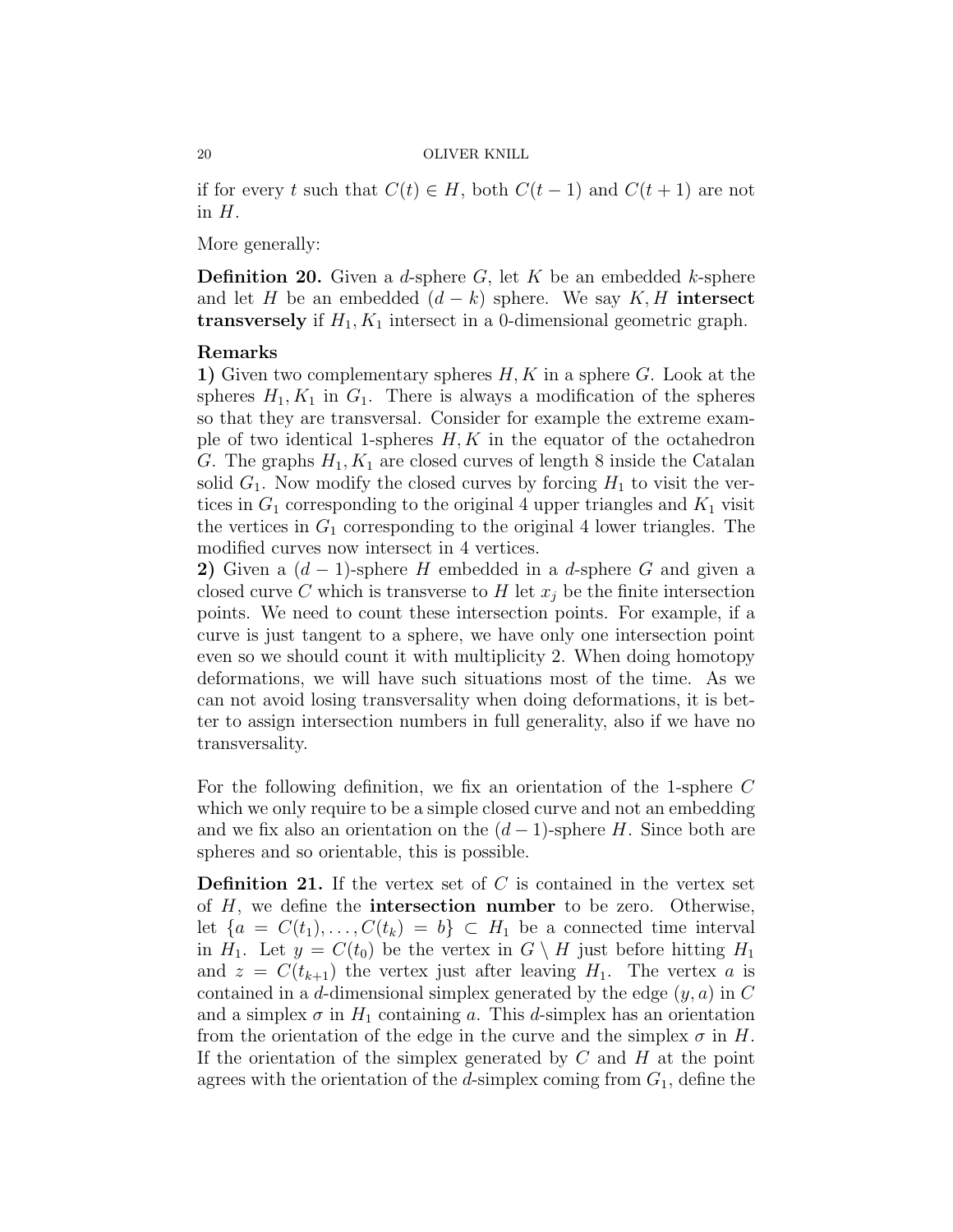incoming intersection number to be 1. Otherwise define it to be 0. Similarly, we have an outgoing intersection number which is again either 0 or 1. The sum of all the incoming and outgoing intersection numbers is called the intersection number of the curve.

In other words, if the curve  $C$  touches  $H$  and bounces back after possibly staying in  $H$  for some time then the intersection number is 2 or −2, depending on the match of orientation of this "touch down". If the curve  $C$  passes through  $H$ , entering on and leaving on different sides, then the intersection number belonging to this "crossing" is assumed to be 1. If a curve is contained in  $H$ , then the intersection number is 0. The intersection number depends on the choice of orientations chosen on  $C$  and  $H$ , but these orientations only affect the sign. If the orientation of the curve or the  $(d-1)$ -sphere is changed, the sign changes, but only by an even number.

**Lemma 3.** Two homotopic curves in a sphere G with embedded  $(d-1)$ sphere have the same intersection number modulo 2.

Proof. Just check it for a single homotopy deformation step of the curve. As these steps are local, a change of the intersection number can only happen if a curve makes a touch down at  $H$  before the deformation and afterwards does no more intersect. This changes the intersection number by 2.  $\Box$ 

The following lemma will be used in Jordan-Brouwer and is essentially equivalent to Jordan-Brouwer:

**Lemma 4.** The intersection number of a closed curve  $K$  with an embedded  $(d-1)$ -sphere H in a d-sphere G is always even.

*Proof.* The sphere G is simply connected, so that every curve C can be deformed to a vertex not in  $H$ . For the later, the intersection number is zero.  $\Box$ 

In the case of transversal intersections, the result can be illustrated geometrically. Look at the intersection of the 2-dimensional deformation surface of the curve with the d-dimensional deformation cylinder  $H \times L_n$ . As long as the curve never intersects H in more than two adjacent vertices, this is a 1-dimensional geometric graph, which must consist of a finite union of circular graphs.

# 4. The theorems

**Theorem 5** (Discrete Jordan-Brouwer). A  $(d-1)$ -sphere H embedded in a d-sphere G separates G into two complementary components A, B.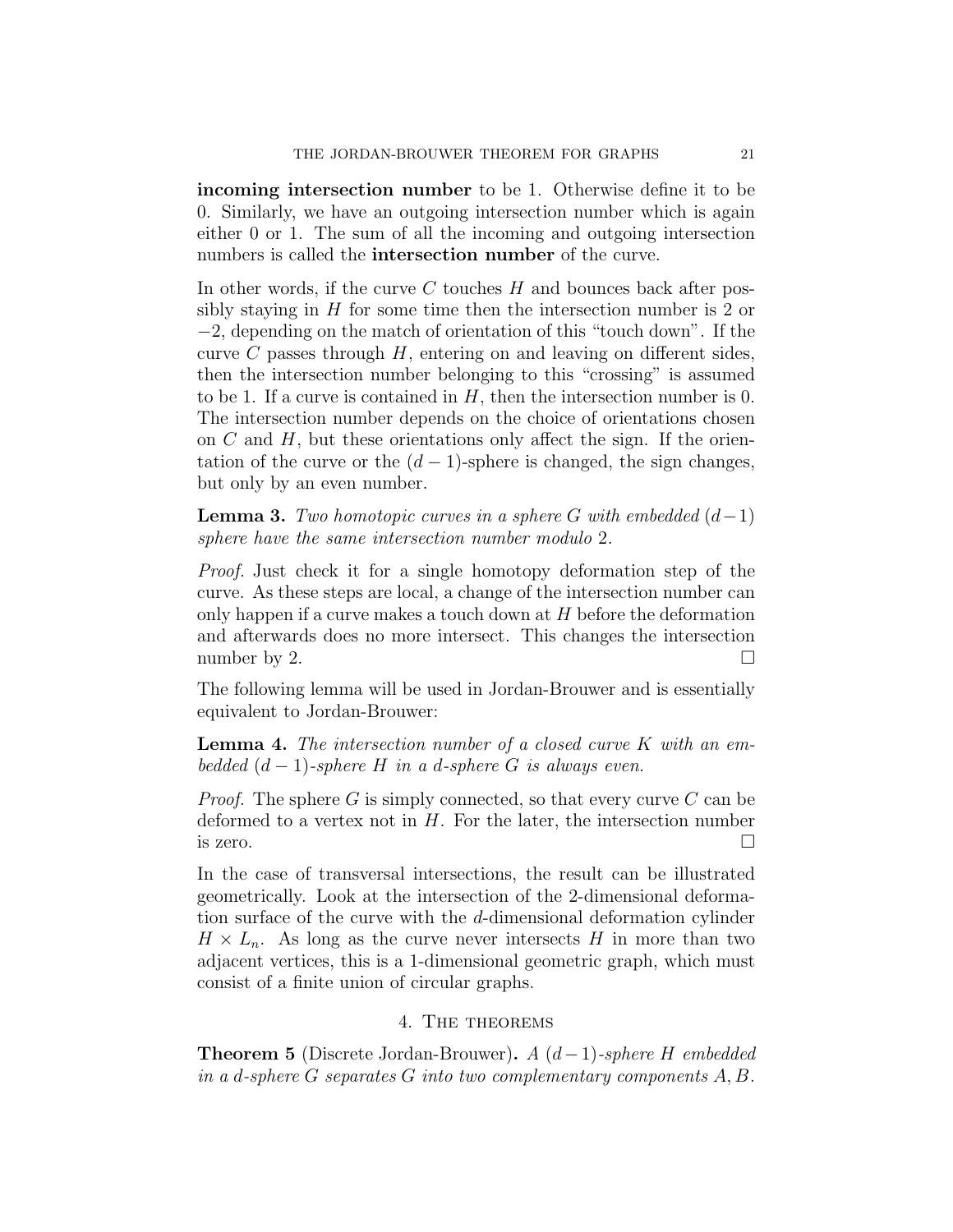Proof. We use induction with respect to the dimension d of the graph G. For  $d = 0$ , the graph G is the 0-sphere and H is the empty graph  $S_{-1}$ and the complementary components  $A, B$  are both  $K_1$  graphs which by definition are 0-balls.

To prove the theorem, we prove a stronger statement: if H is a  $(d-1)$ sphere which is a subgraph of  $H$ , then  $H_1$  separates  $G_1$  into two components A, B.

Take a vertex  $x \in H \subset G$ . When removing it, by definition of spheres, it produces the  $(d-1)$ -ball  $H' = \{x\}$  and the d-ball  $G' = G \{x\}$ . By definition of embedding, the boundary of  $H'$  is  $(d-2)$ -sphere which is a subgraph of the boundary  $S(x)$  of  $G'$ .

By induction,  $H'_1$  divides  $G'_1$  into two connected parts  $A'$  and  $B'$ .

Let  $A''$  be the path connected component in  $G_1 \setminus H_1$  containing A' and let  $B''$  be the path connected component in  $G_1 \setminus H_1$  containing  $B'$ . The union of  $A''$  and  $B''$  is G if there was a third component it would have H in its boundary and so intersect  $S(x)$ , where by induction only two components exist.

The graphs  $A = A'' \cup H_1$  and  $B = B'' \cup H_1$  are d-dimensional graphs which cover  $G_1$  and have the  $(d-1)$  sphere  $H_1$  as a common boundary.

It remains to show that the two components  $A'', B''$  are disconnected. Assume they are not. Then there is a path  $C$  in  $G_1$  connecting a vertex  $x \in A' \subset S(x)_1$  with a vertex  $y \in B' \subset S(x)_1$  such that C does not pass through H. Define an other path  $C'$  from x to y but within  $S(x)$ . The path  $C'$  passes through  $H$  and the sum of the two paths  $C, C'$  form a closed path whose intersection number with  $H$  is 1. This contradicts the intersection lemma (4).  $\Box$ 

## Remarks.

1) As we know  $\chi(G) = 1 + (-1)^d$  and  $\chi(H) = 1 - (-1)^d$  we have  $2 = \chi(G) + \chi(H) = \chi(A) + \chi(B)$  so that  $\chi(A) + \chi(B) = 2$ . We will of course know that  $\chi(A) = \chi(B) = 1$  but  $\chi(A) + \chi(B) = 2$  is for free. 2) The proof used only that  $G$  is simply connected. We don't yet know that  $A, B$  are both simply connected. At this stage, there would still be some possibility that one of them is not similarly as the Alexander horned sphere.

## Examples.

1) The empty graph separates the two point graph  $P_2$  without edges into two one point graphs. 2) The two point graph  $P_2$  without edges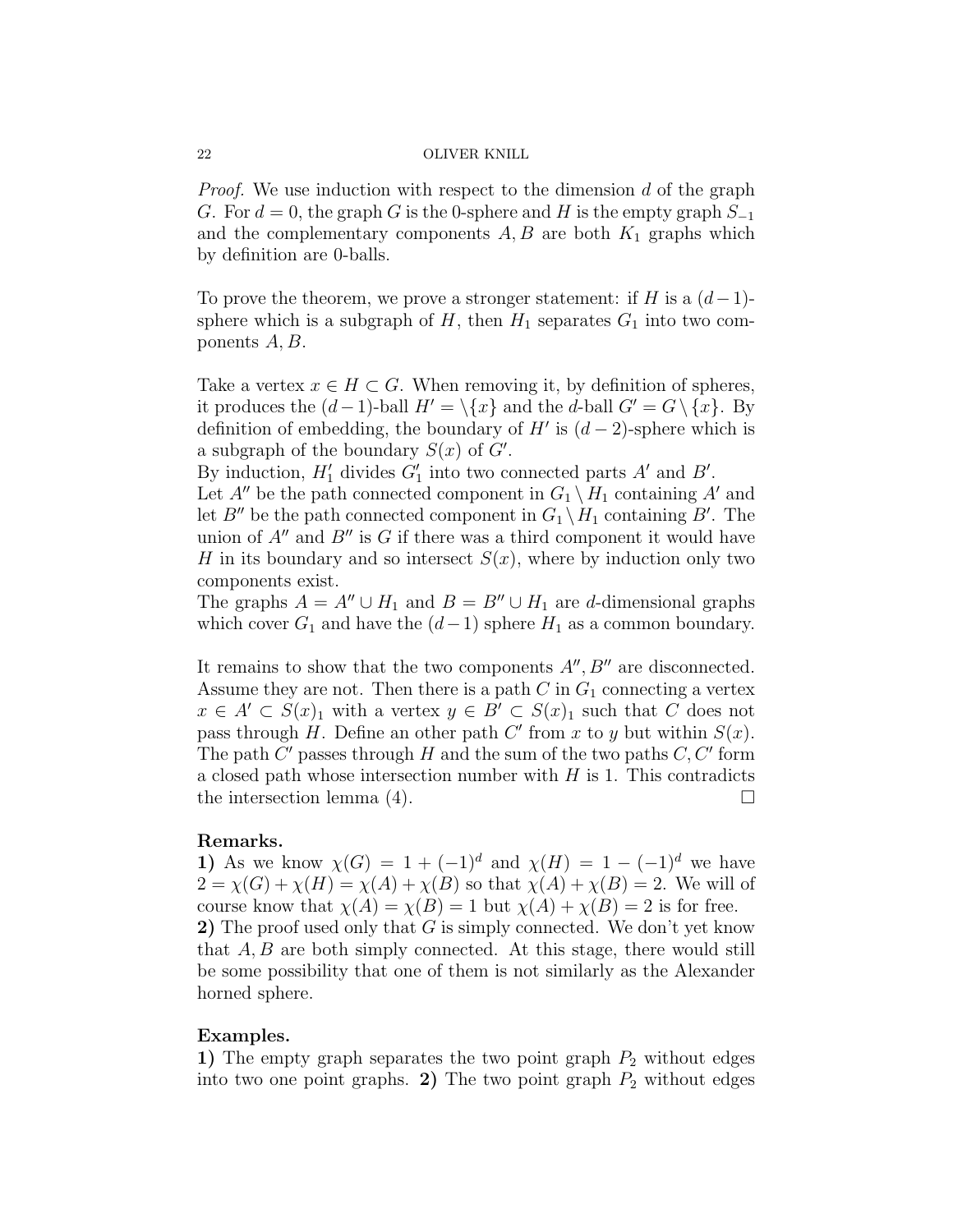separates  $C_4$  into two 1-balls  $K_2$ .

3) The equator  $C_4$  in an octahedron O separates O into two wheel graphs  $W_4$ .

4) The unit circle  $S(x) = C_5$  of a vertex x in an icosahedron separates it into a wheel graph  $W_5$  and a 2-ball with 11 vertices.

5) The  $(d-1)$ -dimensional cross polytop embedded in a d-dimensional cross polytop separates it into two d-balls.

6) More generally, a *d*-sphere H divides the suspension  $G = S_0 \star H$ into two balls, which are both suspensions of  $H$  with a single point.

**Theorem 6** (Jordan-Schoenflies). A  $(d-1)$ -sphere H embedded in a d-sphere G separates G into two complementary components A, B such that  $A, B$  are both d-balls.

Proof. Jordan-Brouwer gives two complementary domains A, B in G. They define complementary domains  $A_1, B_1$  in  $G_1$ , where  $A_1, B_1$  have a nonzero number of vertices. The proof goes in two steps. We first show that  $A_1, B_1$  are balls: to show that  $A_1$  is a d-ball, (the case of  $B_1$  is analog), we only have to show that  $A_1$  is contractible, as the boundary is by definition the sphere  $H$ . It is enough to verify that we can make a homotopy deformation step of  $H$  so that the number of vertices in  $A_1$  gets smaller. This can be done even if the complement of H has no vertices left, like for example if  $H$  would be a Hamiltonian path where  $A$  is empty. A simple homotopy deformation of  $H$  will reduce the number of vertices in  $A_1$  and since  $A_1$  only has a finite number of vertices, this lead to a situation, where  $H_1$  has been reduced to a unit sphere meaning that H has reduced to a simplex verifying that  $A_1$  is a d-ball. The deformation step is done by taking any vertex x in  $A_1$ which belongs to a d-simplex x in A. The step  $H \to H\Delta x$  produces the step  $H_1 \to H_1 \Delta S(x)$  in  $G_1$ . This finishes the verification that  $A_1, B_1$  are d-balls. But now we go back to the original situation and note that  $A$  and  $A_1$  originally are homeomorphic. There is a concrete cover of  $A_1$  with d-balls such that the nerve graph is A. So, also A is contractible.  $\Box$ 

## Remarks.

1) Without the enhanced picture of the embedding  $H_1$  in  $G_1$ , there would be a difficulty as we would have to require the embedded graph H to remain an embedding. The enhanced picture allows to watch the progress of the deformation.

2) As shown in the proof, one could reformulate the result by saying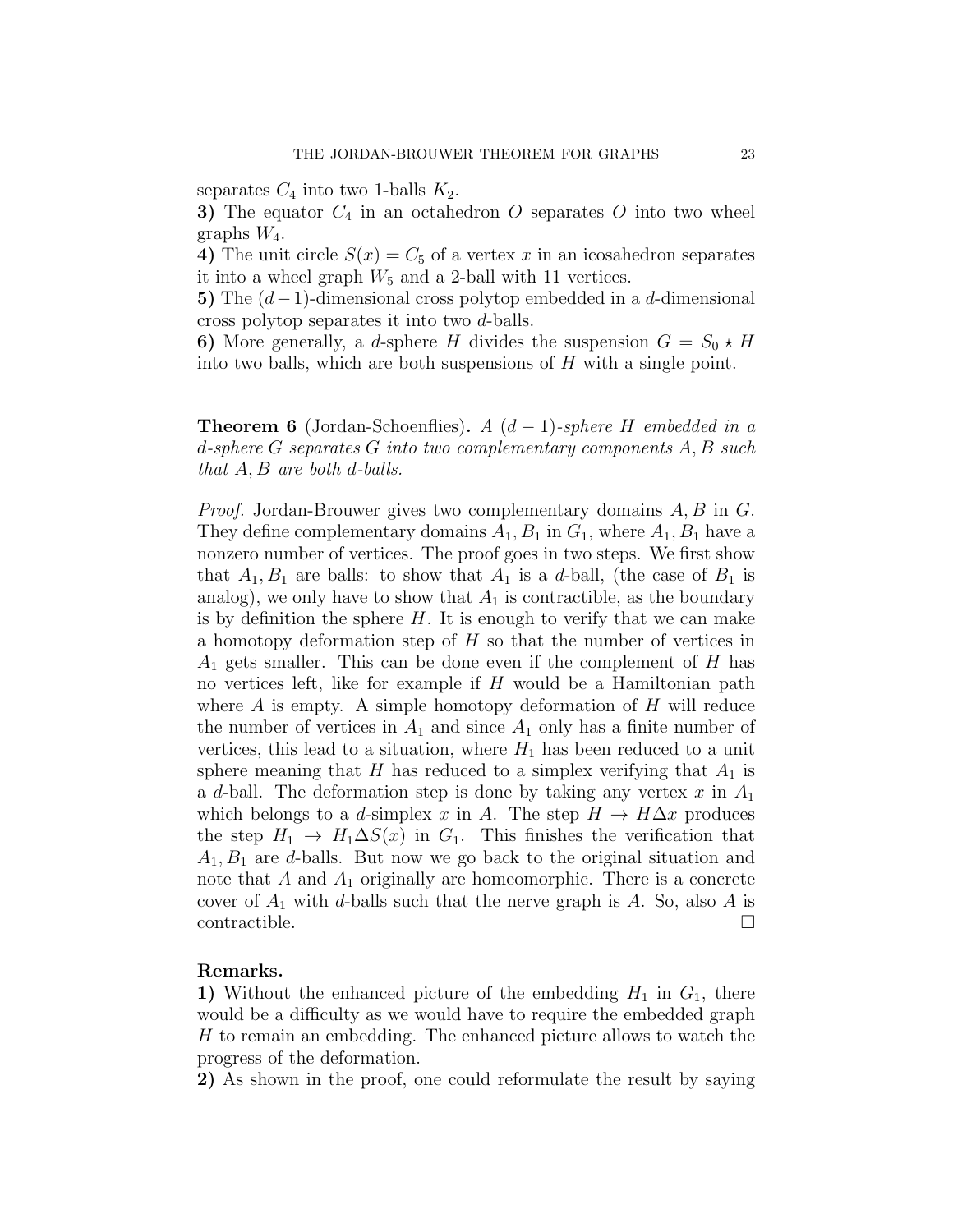that if a  $(d-1)$ -sphere H is a subgraph of a d-sphere G (not necessarily an embedding) then  $H_1$  separates  $G_1$  into two complementary components  $A_1, B_1$  which are both d-balls.

#### **REFERENCES**

- [1] J.W. Alexander. A proof and extension of the Jordan-Brouwer separation theorem. Trans. Amer. Math. Soc., 23(4):333–349, 1922.
- [2] J.W. Alexander. An example of a simply connected surface bounding a region which is not simply connected. Proceedings of the National Academy of Sciences of the United States of America, 10:8–10, 1924.
- [3] G.O. Berg, W. Julian, R. Mines, and F. Richman. The constructive Jordan curve theorem. Rocky Mountain J. Math., 5:225–236, 1975.
- [4] L. E. J. Brouwer. Beweis des Jordanschen Satzes für den n-dimensionlen raum. Math. Ann., 71(4):314–319, 1912.
- [5] M. Brown. Locally flat embeddings of topological manifolds. Annals of Mathematics, Second series, 75:331–341, 1962.
- [6] D. Calegari. Scharlemann on Schoenflies. https://lamington.wordpress.com/2013/10/18/scharlemann-on-schoenflies, Oct 18, 2013.
- [7] B. Chen, S-T. Yau, and Y-N. Yeh. Graph homotopy and Graham homotopy. Discrete Math., 241(1-3):153–170, 2001. Selected papers in honor of Helge Tverberg.
- [8] Li M. Chen. *Digital and Discrete Geometry*. Springer, 2014.
- [9] R.J. Daverman and G.A. Venema. Embeddings of Manifolds, volume 106 of Graduate Studies in Mathematics. American Mathematical Society, Providence, 2009.
- [10] M. Dostál and R. Tindell. The Jordan curve theorem revisited. *Jahresber.* Deutsch. Math.-Verein., 80(3):111–128, 1978.
- [11] A.V. Evako. Dimension on discrete spaces. Internat. J. Theoret. Phys., 33(7):1553–1568, 1994.
- [12] A.V. Evako. The Jordan-Brouwer theorem for the digital normal n-space space  $Z<sup>n</sup>$ . http://arxiv.org/abs/1302.5342, 2013.
- [13] R. Forman. Morse theory for cell complexes. Adv. Math., page 90, 1998.
- [14] R. Forman. Combinatorial differential topology and geometry. New Perspectives in Geometric Combinatorics, 38, 1999.
- [15] D. Gale. The game of Hex and the Brouwer fixed point theorem. Amer. Math. Monthly, 86:818–827, 1979.
- [16] T.C. Hales. The Jordan curve theorem, formally and informally. Amer. Math. Monthly, 114(10):882–894, 2007.
- [17] T.C. Hales. Jordan's proof of the jordan curve theorem. Studies in logic, grammar and rhetorik, 10, 2007.
- [18] G.T. Herman. *Geometry of digital spaces*. Birkhäuser, Boston, Basel, Berlin, 1998.
- [19] A. Ivashchenko. Contractible transformations do not change the homology groups of graphs. Discrete Math., 126(1-3):159–170, 1994.
- [20] A.V. Ivashchenko. Graphs of spheres and tori. Discrete Math., 128(1-3):247– 255, 1994.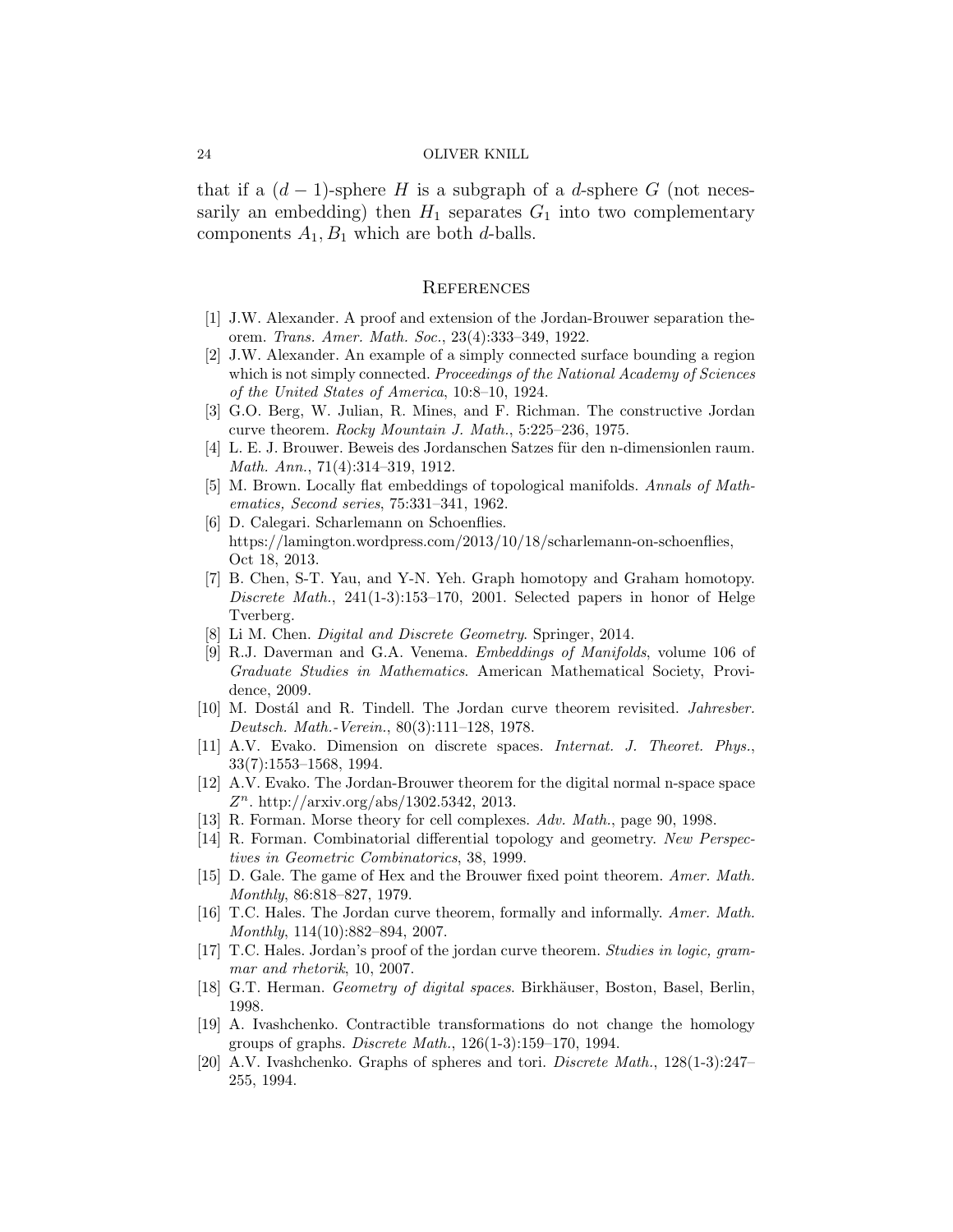- [21] M.C. Jordan. Cours d'Analyse, volume Tome Troisieme. Gauthier-Villards,Imprimeur-Libraire, 1887.
- [22] F. Josellis and O. Knill. A Lusternik-Schnirelmann theorem for graphs. http://arxiv.org/abs/1211.0750, 2012.
- [23] II J.W. Alexander. A proof of the invariance of certain constants of analysis situs. Trans. Amer. Math. Soc., 16(2):148–154, 1915.
- [24] J.R. Kline. What is the jordan curve theorem? American Mathematical Monthly, 49:281–286, 1942.
- [25] O. Knill. The dimension and Euler characteristic of random graphs. http://arxiv.org/abs/1112.5749, 2011.
- [26] O. Knill. A graph theoretical Gauss-Bonnet-Chern theorem. http://arxiv.org/abs/1111.5395, 2011.
- [27] O. Knill. A discrete Gauss-Bonnet type theorem. Elemente der Mathematik, 67:1–17, 2012.
- [28] O. Knill. A graph theoretical Poincaré-Hopf theorem. http://arxiv.org/abs/1201.1162, 2012.
- [29] O. Knill. The theorems of Green-Stokes,Gauss-Bonnet and Poincare-Hopf in Graph Theory.

http://arxiv.org/abs/1201.6049, 2012.

- [30] O. Knill. Coloring graphs using topology. http://arxiv.org/abs/1410.3173, 2014.
- [31] O. Knill. A notion of graph homeomorphism. http://arxiv.org/abs/1401.2819, 2014.
- [32] O. Knill. Graphs with Eulerian unit spheres. http://arxiv.org/abs/1501.03116, 2015.
- [33] O. Knill. The Kuenneth formula for graphs. http://arxiv.org/abs/1505.07518, 2015.
- [34] V. Neumann Lara and R.G. Wilson. Digital Jordan curves—a graph-theoretical approach to a topological theorem. Topology Appl., 46(3):263–268, 1992. Special issue on digital topology.
- [35] R. Maehara. The Jordan curve theorem via the Brouwer fixed point theorem. The American Mathematical Monthly, 91:641–643, 1984.
- [36] B. Mazur. On embeddings of spheres. Bulletin of the American Mathematical Society, 65:59–65, 1959.
- [37] R. Tsaur M.B. Smyth and I. Stewart. Topological graph dimension. Discrete Math., 310(2):325–329, 2010.
- [38] M. Morse. Differentiable mappings in the Schoenflies theorem. Compositio Math., 14:83–151, 1959.
- [39] L. Narens. A nonstandard proof of the jordan curve theorem. Pacific Journal of Mathematics, 36, 1971.
- [40] W.F. Osgood. A Jordan curve of positive area. Trans. Amer. Math. Soc., 4(1):107–112, 1903.
- [41] F. Ross and W.T. Ross. The jordan curve theorem is non-trivial. Journal of Mathematics and the Arts, 00:1–4, 2009.
- [42] A. Schoenflies. Beiträge zur Theorie der Punktmengen. I. Math. Ann., 58(1-2):195–234, 1903.
- [43] A. Schoenflies. Beiträge zur Theorie der Punktmengen. II. Math. Ann., 59(1-2):129–160, 1904.